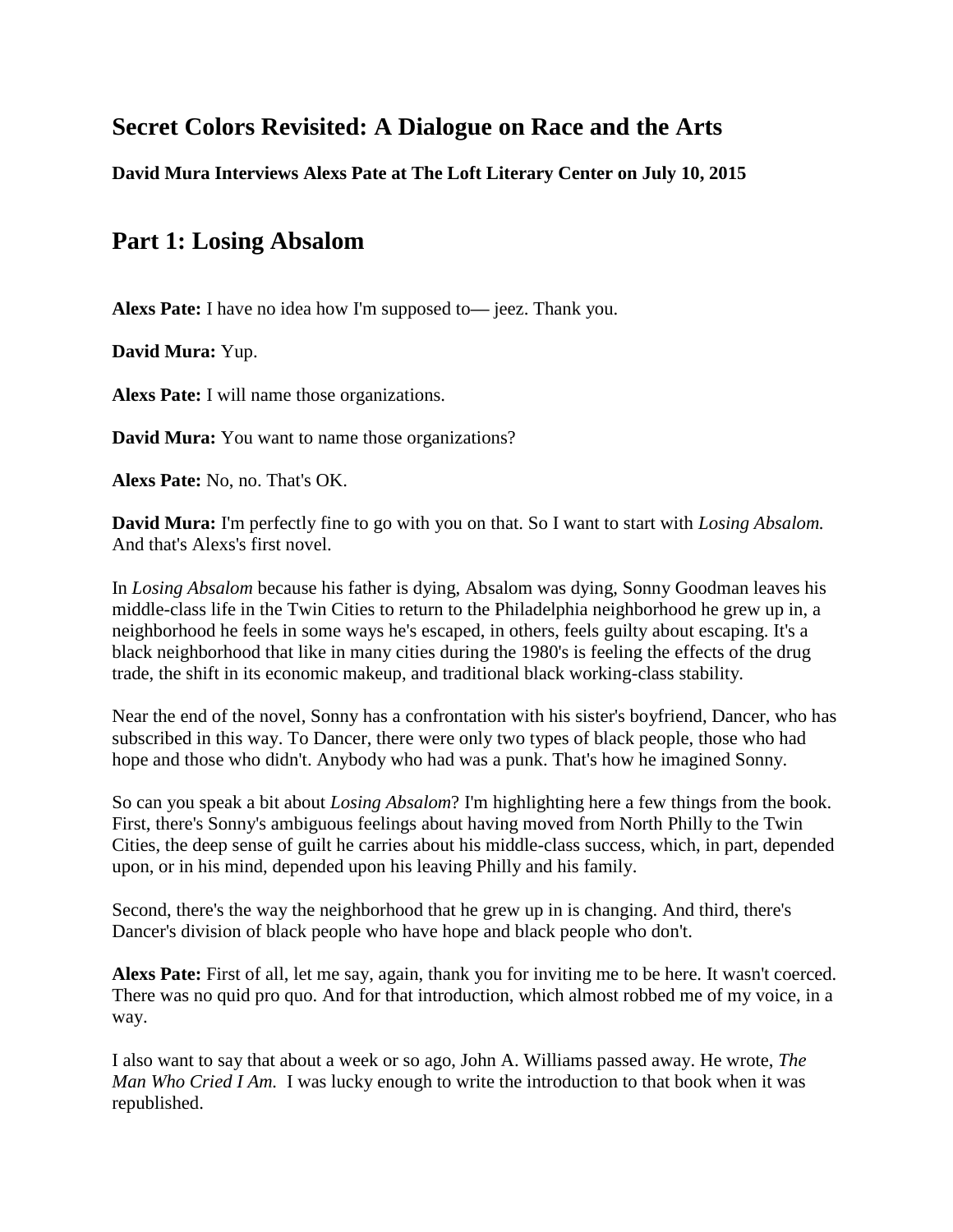I remember sitting in a classroom at Temple University reading *The Man Who Cried I Am* for the first time and saying, "I want to be a novelist." And saying to the instructor Cyprian Lamar Rowe at the time at Temple, "I want to write. I want to be a novelist."

And him saying, "You already are. You just have to keep going. You just have to do it." "And I want to be as good as John A. Williams." And he was like, "You already are. You just have to show it."

And then 20, or I don't know how many years later, when I get a chance to write the introduction to that book, I call John and I'm like, "I just want you to know how much your life and your career meant to me." Before I talked to him, I talked to his wife. And she said, "John really respects you and respects the work that you're doing."

It was just like, wow. For a writer, for me as a writer, this is all you want is for somebody to say back to you, "we appreciate**—**" or, "you're attempt to connect the dots between me and the next person, the next story, the next writer is an important thing."

So *Losing Absalom* comes out of, in some ways, that drive to capture the life and the world of the family that I grew up in, and the community I grew up in, and the struggle that I faced. I always say that I probably would've written that book differently had it happened after the Million Man March that Farrakhan organized.

And actually, it hasn't materialized. The benefit to that I don't think ever materialized. But before that, all I felt was desolation and despair.

I grew up in inner city Philadelphia, North Philly. And the neighborhood that I grew up in was crumbling. Crack had taken over. It didn't really matter where all of that was coming from, whether it was the CIA, or whatever people thought about that. Crack had worked its way into my neighborhood and was killing everything. And you could just see it falling apart.

So when I would go back home, I didn't feel like it was home anymore. The neighborhood was in despair. So I wrote *Losing Absalom* about that attempt to reclaim, or that desire to reclaim and build.

Because there's a part in *Losing Absalom* where I say**—** my dad told me, "Your job is to get your education and get out of here." That was always the push. "Get your education and get out of this neighborhood. Because nothing good is going to happen to you here."

Well, they were right. But what happens when everybody leaves? What happens when you go to college and you get your stuff and you go out? Well, it just leaves people who are struggling under pressure. Those are the people who have to figure out how to make it work. And it's hard.

So move from that moment to me in Minnesota. I remember my first trip here; I'm riding down 494. I'm going to Wayzata and I'm like, "whoa!"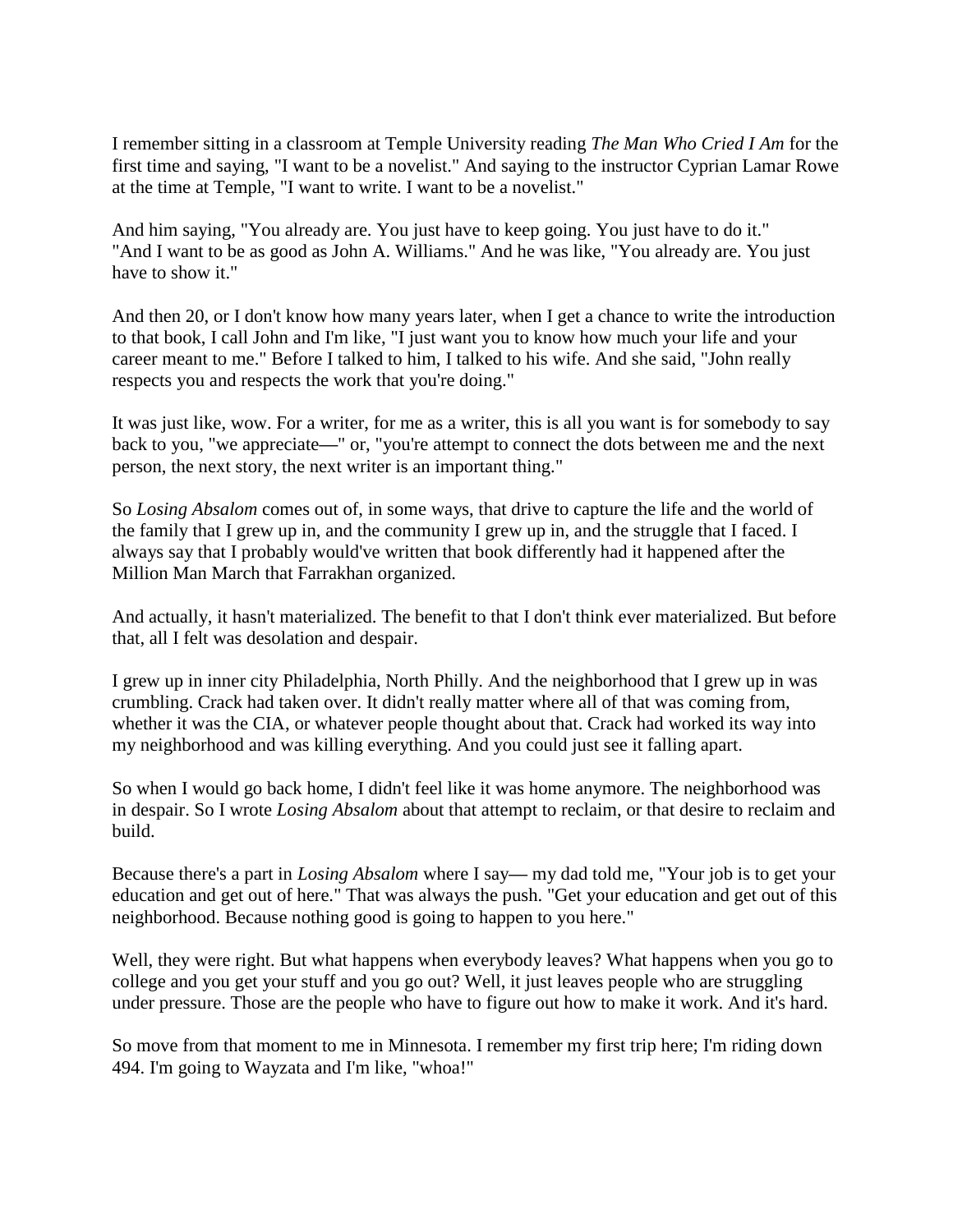## [LAUGHTER]

What the hell is going on here? There are no buildings. You can see**—** I wrote an essay called, "The Unobstructed Eye" because it was like there was this moment, I look straight out, and I could just keep looking.

And I came here to work for a Fortune 500 company. I was in a corporate mode at that time. I hadn't really found my writing voice. I came into Minnesota culture and it**—** those of you who have come from somewhere else for some period of time, you can't**—** it's just like, "What is going on?"

I don't want to be insulting at all because I am now a Minnesotan. I probably do the same things. I thought people were weird, but I'm weird now.

It makes me think about being in the Navy when I got on my first ship. I came on this ship in the middle of the night in the Naples harbor, Naples, Italy. And I'm just fresh out of North Philly.

We get off a boat. We climb up a Jacob's ladder, climb onto the ship. They direct us to the mess deck where the movie is playing. And all the sailors had been out to sea for two weeks. They had beards; they were throwing spitballs at each other.

They were crazy because that's what two weeks out to sea will do to you when you're with 350 other guys. And then two weeks later, I had a big beard and we were throwing spitballs.

There's a certain way about coming to Minnesota from North Philly where you're talking fast, and everything is sort of calm. But really, if you're not paying attention, you will get got here just the same way.

People are not weak. It's different pace, it's different energy. And it's indirect. A lot of communication is indirect.

## **David Mura:** Really? Really?

**Alexs Pate:** So when I thought back to my life in Philadelphia, and I also think about Henry Louis Gates in *Figures in Black* saying that, "the farther you are from home, the clearer you see it." And I started to see my home for what it was, the struggle that my family was under, my sister, my mom, my dad, my friends, people being killed, the drug thing happening, the economic poverty, all that stuff was happening.

And I realized I was incapable of having an impact on that. I could go back. But in some way, I had already lost my relevance. And I wanted to capture that in *Losing Absalom.* So his absorption into the corporate culture**—** and then his dad gets sick, just like my dad got sick. And you go home, and you're forced to be there for a period of time. And it just ate at me.

And one of the things I felt my dad gave me was the ability to tell that story. In *Losing Absalom,* the first part was**—** well, I sort of answered that. What was the second part of that question?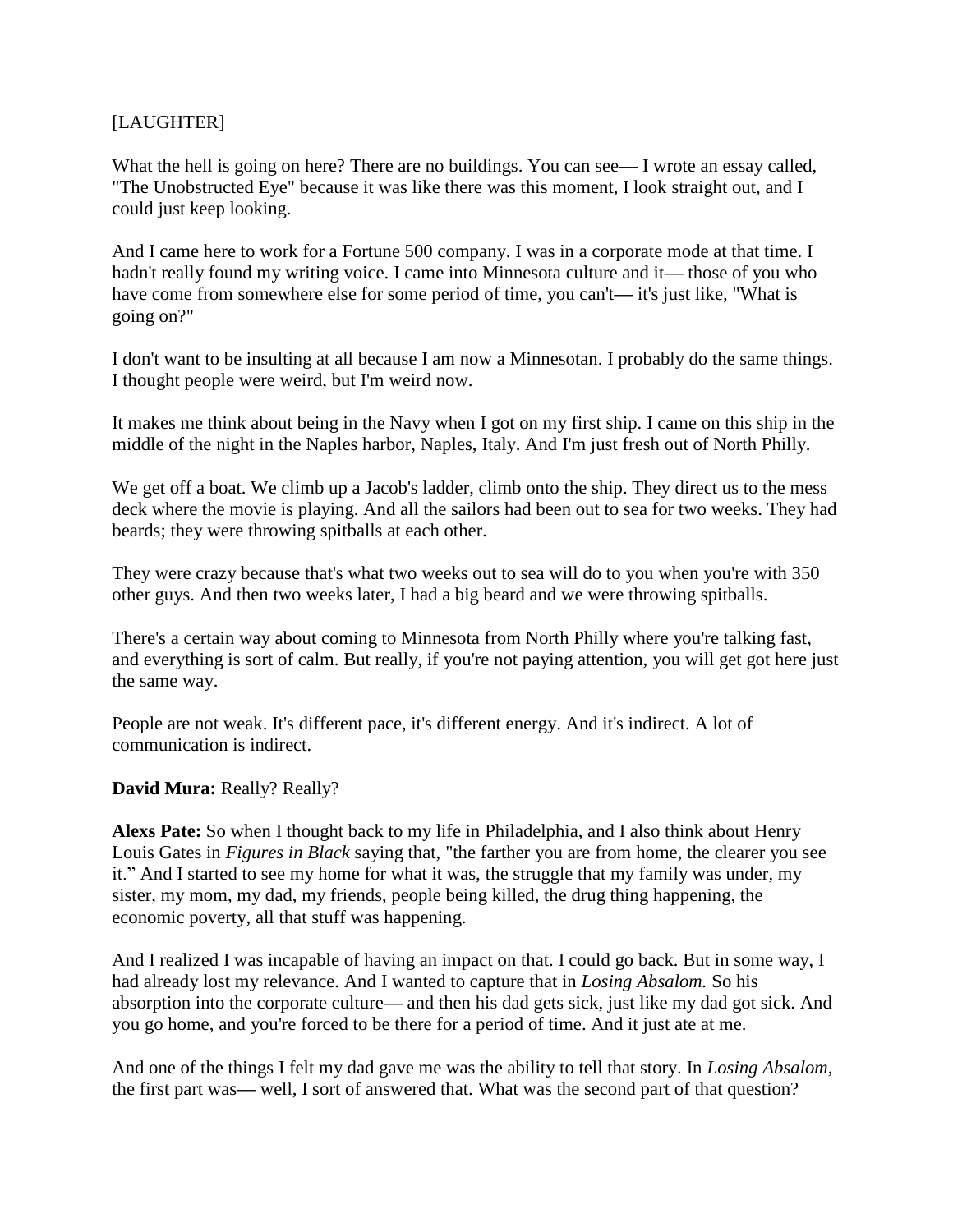**David Mura:** Just the way the neighborhood was changing and then this division between hope and not hope, and not having hope.

**Alexs Pate:** It's really hard to have hope in certain environments. You can't accuse people of being hopeless in a hopeless environment. And I would make the case that hope is the most valuable asset that each of us has.

I want hope more than anything. I want to go to bed hoping that tomorrow will come and that it will be better. And so Sonny's sense that hope was possible in the face of all that I thought was worth documenting.

Of course there was a way in which his hope was cut short. But I don't want to**—** you're not all going to run out and buy the book, so there's no spoiler here. Just at the moment when Sonny is about to make some resolution, he ends up in a situation he doesn't need to be in, and he's killed. Sorry, that was a true spoiler.

But there is no other answer. That whole thing you can't go home again, you can go home again, but you may not leave. And he had to go back. His dad was dying.

And he ends up in a room where there's a gun. He picks up the gun. And the person, who didn't want to see somebody else with a gun, pulled the trigger on him.

And while the bullet is coming at him, he turns to his dad who is in a coma, but who is next to him in that room. And he says, "I thought you told me this wasn't going to be like this." And his dad says, "We did the best we could. This is the way it is."

**David Mura:** So what did you learn by writing that ending?

**Alexs Pate:** I didn't learn anything. I learned that I don't need to be going home that much.

#### [LAUGHTER]

Our culture is really messed up. If we talk too long, you know I'm going to be going off on how we try to make things look pretty, and sound pretty, and talk pretty. But there's a part of us that knows that things are bad. Things were bad then anyway. And hope, again, is the only balance to that.

**David Mura:** So how do you hope in a situation like that?

**Alexs Pate:** You change your life. You take care of yourself. You try to grow. And then you give you can give, in that respect. For some people, I realize, everybody wouldn't agree with this. But for me, this is about liberating each individual person separately and with a focused effort to liberate yourself from cultural expectation so that your individuality can serve to save you so you are free to save someone else.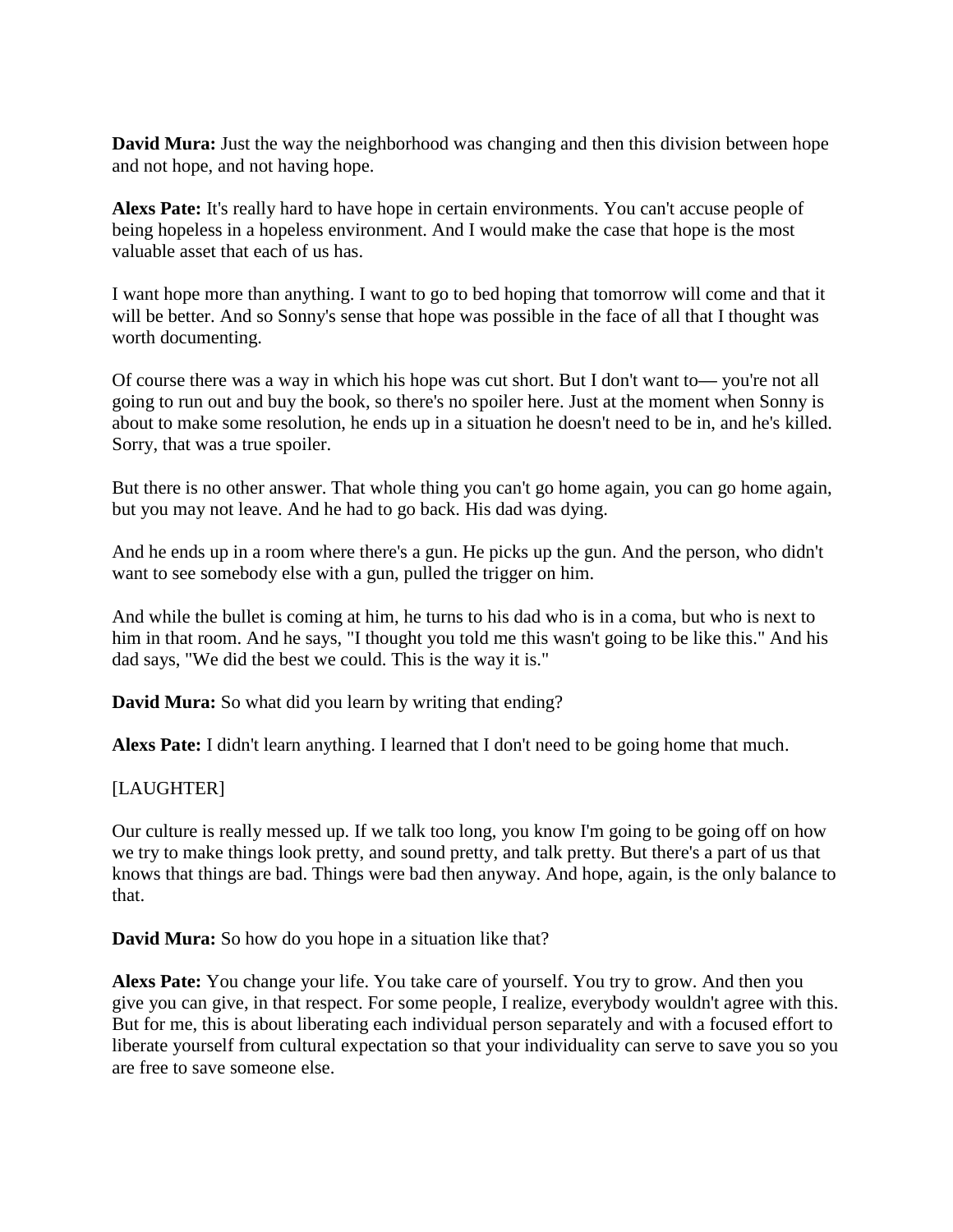It's very difficult to get 10 people to order even the same pizza. And it's like I came up in the Black Power movement, been a cultural nationalist. I spent time on all areas of black political empowerment.

And I see a lot of burnt out people. I see a lot of struggle. I see a lot of frustration and bitterness. And I think bitterness is the absolute opposite of hope. And it has no place in a vibrant life.

We should live vibrant lives, every single one of us all the time. It shouldn't be this heaviness that we can't breathe. That's what my work now it about. It's about freeing as many of our children as I can, or we can, to have lives that are hopeful.

# **Part 2: The Outlaw Comes to Know Himself**

**David Mura:** I want to talk to you then about a couple moments in your career as a writer where I see you begin to mount that assault upon pessimism and the lack of hope. So as I said, more than 20 years ago, there was that video of the Rodney King beating. And the police who did that were tried and found innocent.

L.A. erupted in violence. As part of that violence, there were conflicts between Korean storeowners and the African-American community. And Alexs and I had been talking about doing a show together and doing some sort of collaboration.

And when that happened, we just decided we have to do a show together. And if we just stand on stage and go, "I'm Asian-American, he's African-American, we're friends," we would just move the dialogue one step forward.

# [LAUGHTER]

And I'm going to ask Alexs some more questions about that in relationship to today and this past year. Because obviously, in 1992**—** or I can't remember what exact date**—** when the Rodney King video came out, people didn't have a lot of cameras. It was just by chance that some white guy**—** it was a white guy**—** peered over his fence and saw this thing and got it on videotape.

Obviously during this past year, the whole culture, in certain ways, the dialogue has been shifted. Because everything that African-Americans and people of color have been saying about the police for years, suddenly it's like white people suddenly realize, oh yeah, this has been happening. We have to stop not seeing this.

So as part of the piece, and a portion of it is in this book *Afro Asia,* which has a picture of Du Bois and Mao Zedong on the cover. I really wish it was somebody other than Mao that we had to put up against Du Bois. But anyway, I wanted to ask Alexs to read a piece from that.

**Alexs Pate:** This is a poem of sorts called, "The Outlaw Comes to Know Himself."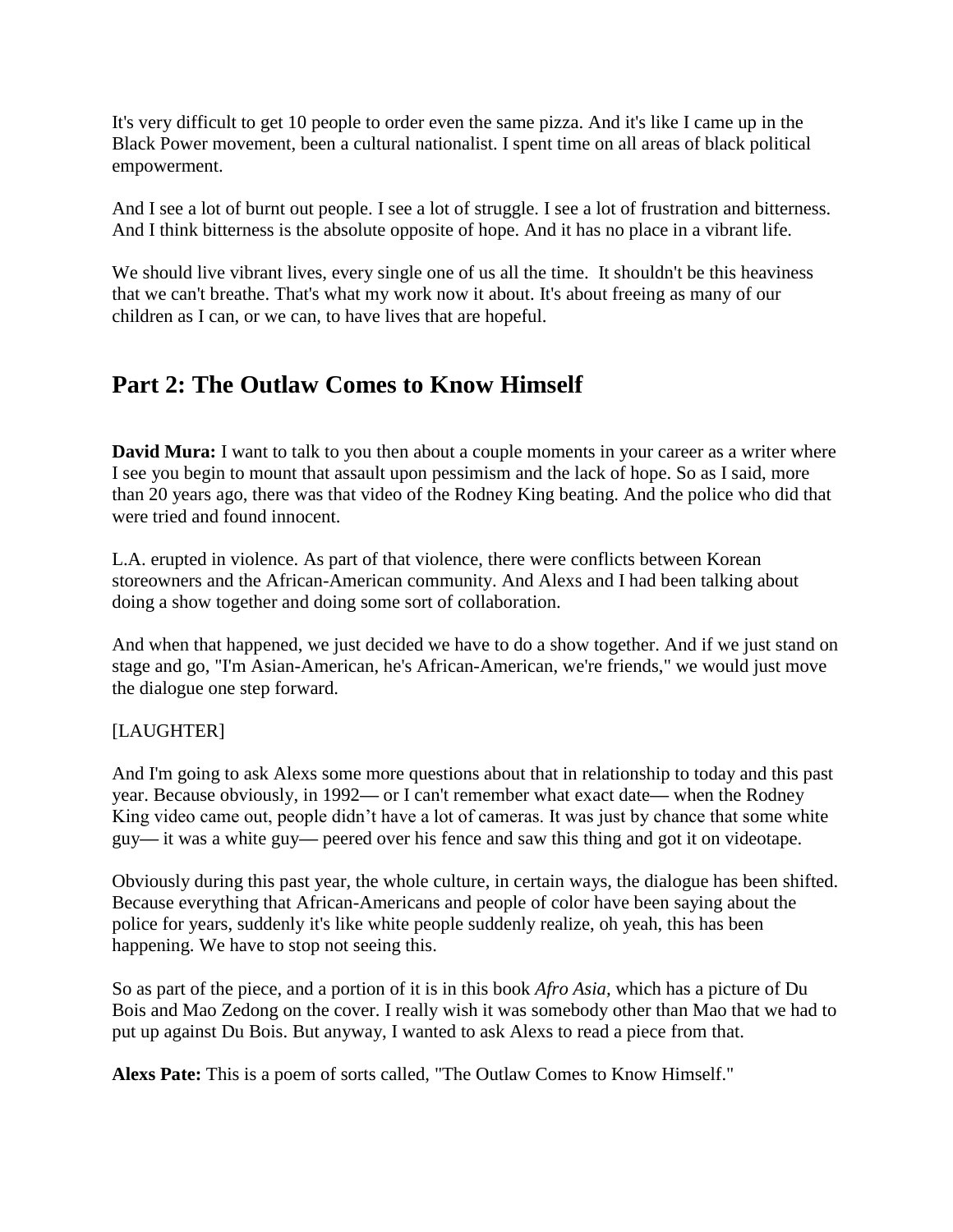have you ever in an instant been jolted by an intense fear? have you been somewhere maybe in your car on the freeway i94 maybe and been electrified by an instant trembling of dread? i have and it has brought me here actually i was on 94 mindless, speeding through traffic eyes focused on the road just ahead disappearing under the hood of my car and suddenly i was full of terror sweating, shaking suddenly i realized that i was not going anywhere i was fleeing i was a fugitive i was running from you

i understand you've been looking for me and that haunted me at first i didn't know why and that haunted me too but it finally came to me on that day in the car i killed someone murdered someone in this life or the last a conscious crime or dream but i did it

and now i understand why i always freeze when the doorbell rings why i stare police in the eye (a practiced deception) why i reveal as little as possible why i can't watch richard kimble search for the one armed man anymore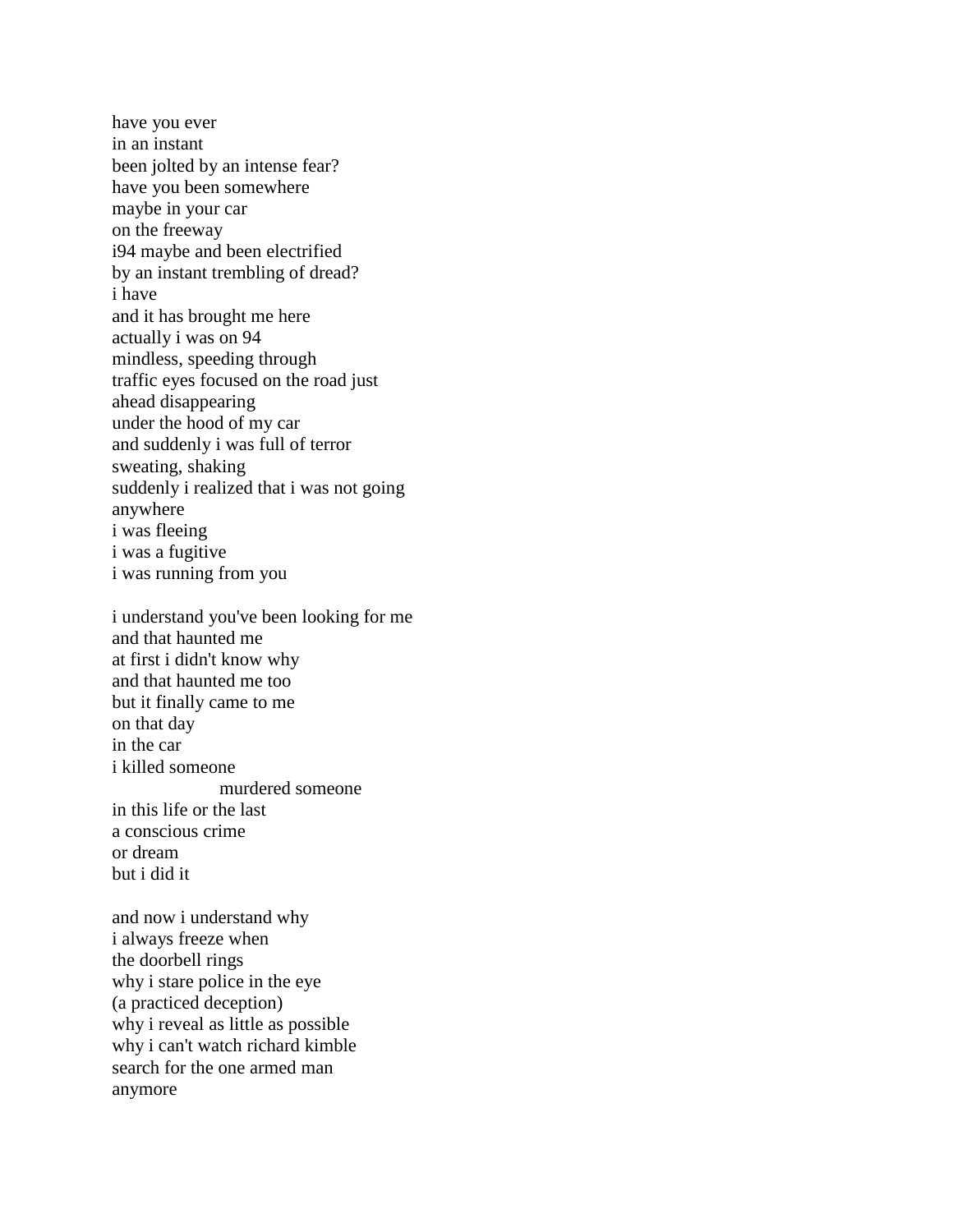why

it just makes me mad that he won't simply turn around and tell those motherfuckas "i did not kill my wife" is there no justice? but kimble knew there was no justice and i think he was afraid he'd confess just like me

i could confess to you right now the bombing at the world trade center all the slain police all the robberies all the abductions all the rapes all the murders

i did it.

i mean i'm a black man

i am an outlaw by law i could have done it

when that policeman died was shot like a paper target pinned on a bale of hay my life became tenuous less solid more abstract my picture rode in squad cars and was distributed from memory everywhere i was everywhere and the police wanted me for questioning or because i knew someone or because my jacket's blue or because my brake lights weren't working or something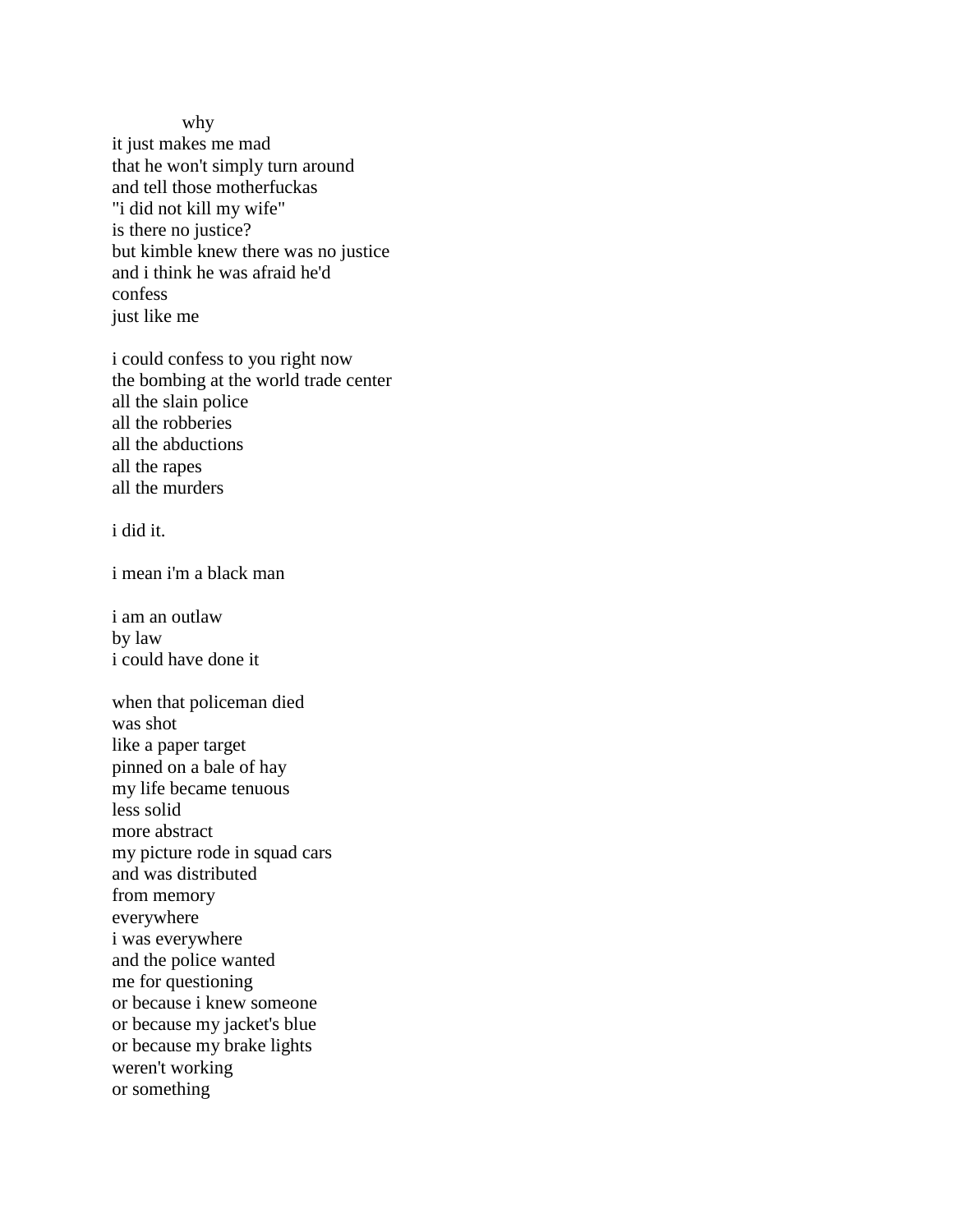but they were looking for me

and you know i couldn't wait until they found me i knew they would i would have gladly surrendered just to relieve the pressure i'm here now aren't i? but i waited, often in darkness

at night as the mississippi mud falls from my face i have to still my shudders remind myself that no one is after me no one wants me and in the moon's black i cower try to remember what i've done who i've hurt to make them pursue me so relentlessly i am the murderer i am the rapist i must be why else would i feel their sour breath on my neck

but i am growing tired of the run i want my picture instead to be enshrined celebrated known for its brilliance and strength so you might know the lines given to me by my mother as they differ from those given to me by my father but we are so far from that i am the outlaw always even to myself i frighten myself because i will let you demonize me like marion barry or iron mike tyson or michael jackson or clarence thomas i will take that toke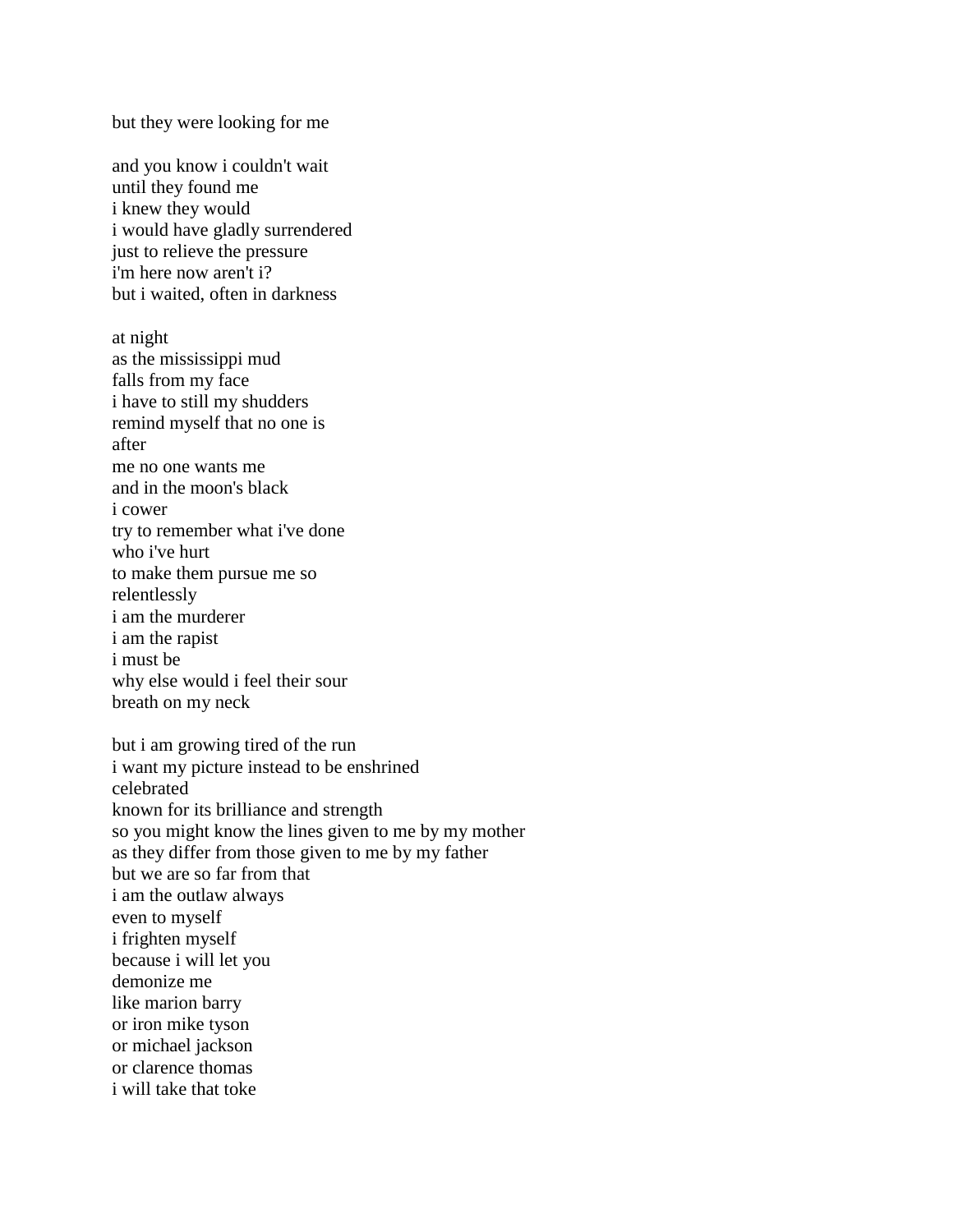i will touch you torture you i will because it doesn't matter what i do i'm not like luke perry on the cover of Vanity Fair with a gun in his sexy hand posing i am not the Duke teaching boys the details of cowboy styling the subtle relationship between being white and being right

even if you are jesse james people will march down small town streets high school band horns blowing a canapy over a celebration of murder and robbery: jesse was the ultimate outlaw and they celebrate him

but me, i can't breathe wrong or poof, i'm the demon i'm just an extension of my lineage nat turner, jack johnson, richard pryor or just that brother sitting over there: outlaws but not the celebrating kind nosirree, the hanging kind

oh yes, oh yes i had to learn the distinctions between outlaws turner to be hung bush to be president tyson to be prisoner stalone to be star i had to learn to feel like an outlaw which is not done over night

[APPLAUSE]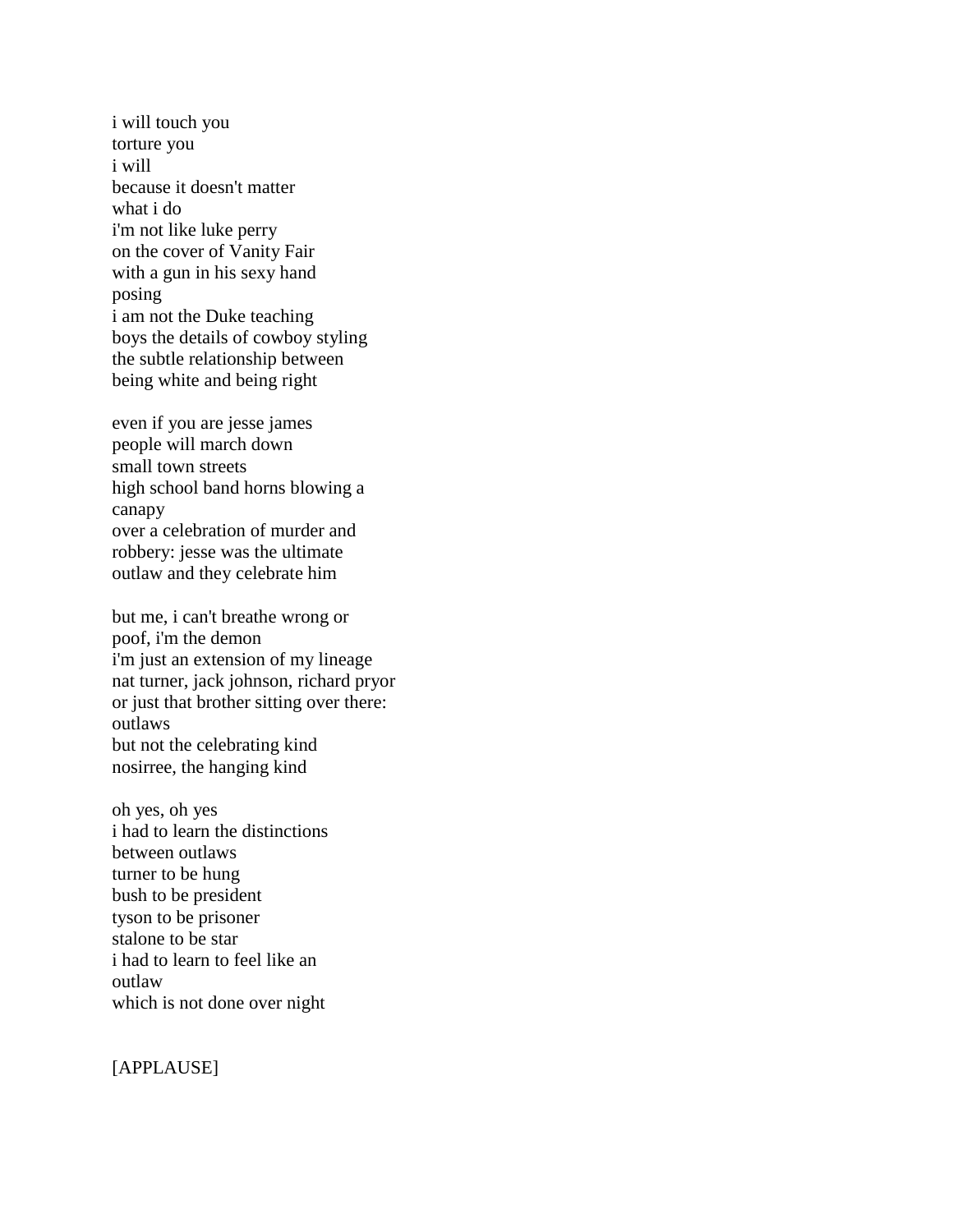**David Mura:** So can you speak a little bit on the circumstances of how you came to write that and then what happened then after you wrote this in terms of your understanding of guilt and the part it played in your life as an African-American man?

**Alexs Pate:** Yeah. Well, I'm pretty paranoid. There's just a lot of things I wouldn't do, couldn't do. I do not want to get too far outside of the city. When I was doing Writers in the Schools, I had to pack up my car and go to Bemidji or somewhere, and you're terrified. I'm terrified. The further I get away from the city, it terrifies me.

And I truly was on I-94 coming from Saint Paul going to Minneapolis and I had to pull my car over. I was having a panic attack. And I realized at that moment that all the accumulated images of black men being pursued, being beat down, had reached its saturation point in my consciousness. And I could not survive it any longer if I didn't come up with a way of responding to that.

So I devised a way to respond to that. I began to meditate on what had been taken from me as a child. But first you have to outline what it is where you are. And that's what that was, a sort of itemization of the way in which my life had been affected by stuff that I had nothing to do with, how I did not have a chance to be free.

People tell you all your life, "Oh, you can be anything you want to be. You haven't done you've got a great mind. You're smart. You can do anything you want to do." Well, it's not true. It's not true.

You have to come to grips. You have to overcome this for that to be possible. But nobody tells you that. Nobody tells you how much weight you're going to be dragging around by the time you're 14, how much weight you'll have to drag around by the time you're 35.

We all, every person of color in here—and it's not just black folks**—** every person of color in here has learned how to manage the weight they're dragging around. If you don't identify as a straight, white person in this country, if you're queer in any way, you're dragging around weight. And you have to figure out how to do that.

And when you do that, you give up stuff. Freedom is a concept. So I just made a**—** and partly, like I told you, this was your fault.

## [LAUGHTER]

And I'm used to interviewing other people, but David's work, although in a different trajectory, demonstrates courage. I was kind of a punk. In the sense of facing what was in front of me as a human being to grow, I don't think I would have had the courage to face it if it hadn't been for you. So I just want to say that too.

# **Part 3: Finding Makeba**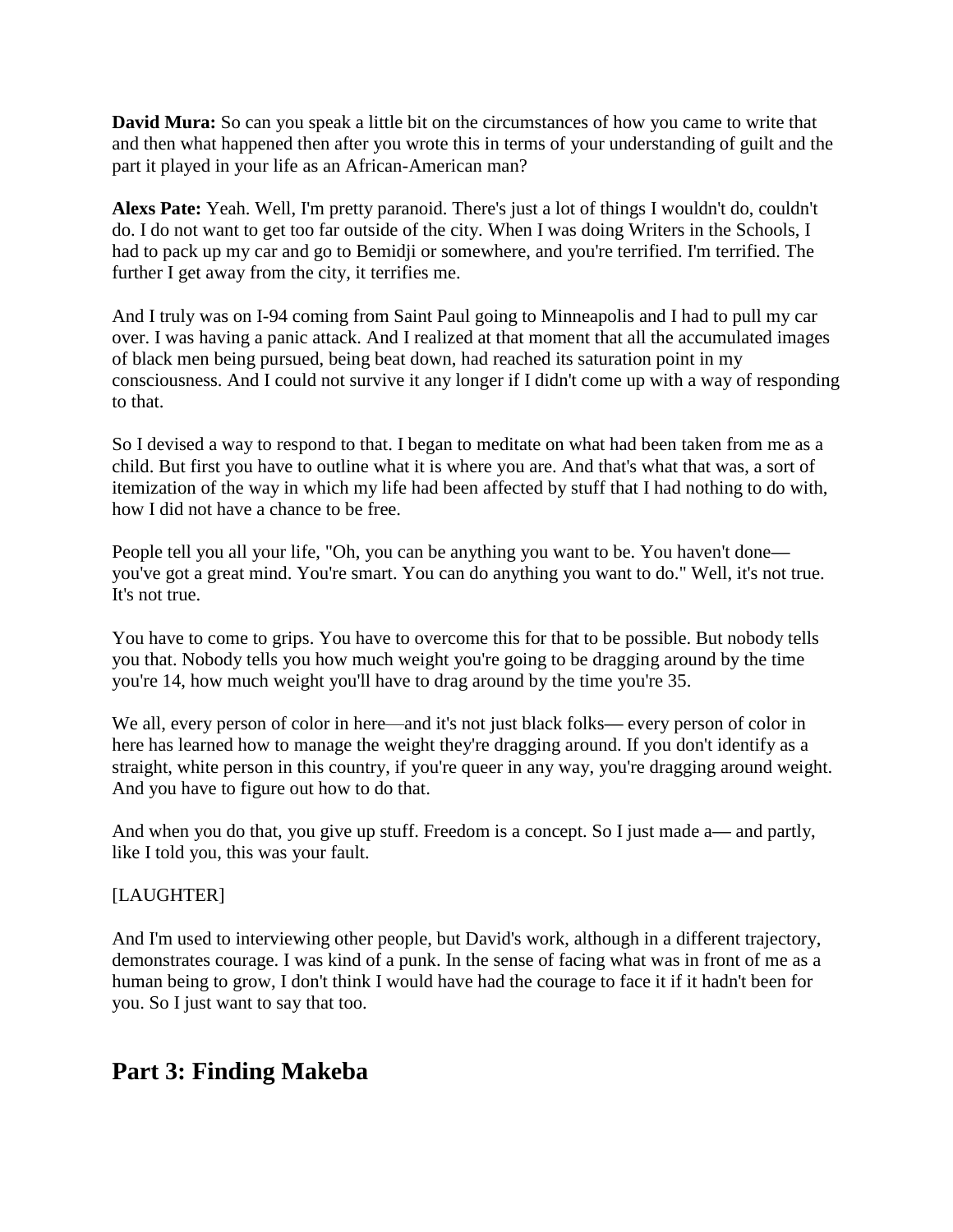**David Mura:** Well, in terms of this idea of facing it, I think it is appropriate now to talk about *Finding Makeba.* And this is Alexs's second novel. And it deals with a struggling African-American artist Ben Crestfield and his marriage to Helen, an African-American woman, and their daughter, Makeba.

Under complex circumstances, Ben leaves his marriage. And when Helen disappears with Makeba, he loses contact with his daughter and never again contacts her until one day, when at a book signing, Makeba shows up bearing a journal which she gives to Ben.

Years ago, Alexs did a performance piece for children called, "For Children with Missing Fathers." And *Finding Makeba* confronts this painful rupture of the parent/child bond.

In the opening chapter, Makeba also hands Ben a letter, part of which read, "My life has brought me to this moment where I need to talk to you. I need to hear your voice. No matter how hard I've tried to completely push you out of my mind, I have to admit that I still have a hole in me. Maybe I did need to know why it all happened. Maybe I needed to tell you that no matter how you tell me the story, it could never adequately explain away the most important fact, you left me."

This letter hits the reader hard right in the chest. And as I was reading this novel this week, I was so taken aback by the way the writing confronts the pain and heartbreak of Makeba, as well as Ben and Helen.

In my intro, I talked about the false guilts and stereotypes that are placed upon African-Americans and other people of color in a society infected by racism. And how in your art, you examine the burdens and psychic weight of those psychic guilts.

But *Finding Makeba* doesn't shy away also from Ben's very true and real guilt. He did not seek out to find Makeba. She sought him. I know the opening in Makeba's journals came after the portions of the book that explore Ben's relationship with Helen.

It strikes me that you needed to confront these issues within this book if you are to grow as an artist. And what's more, in a way, this book cleared the way for all the work that came after this, including the Innocent Classroom. So can you talk a bit about the difficulties of writing this novel and confronting the issues it brings up?

**Alexs Pate:** This is the problem with having a friend do this.

#### **David Mura:** Sorry.

**Alexs Pate:** That book was very difficult for me to write. But again, I think I took my mark from you and the courage that you always used to address sexuality in the Asian-American male identity.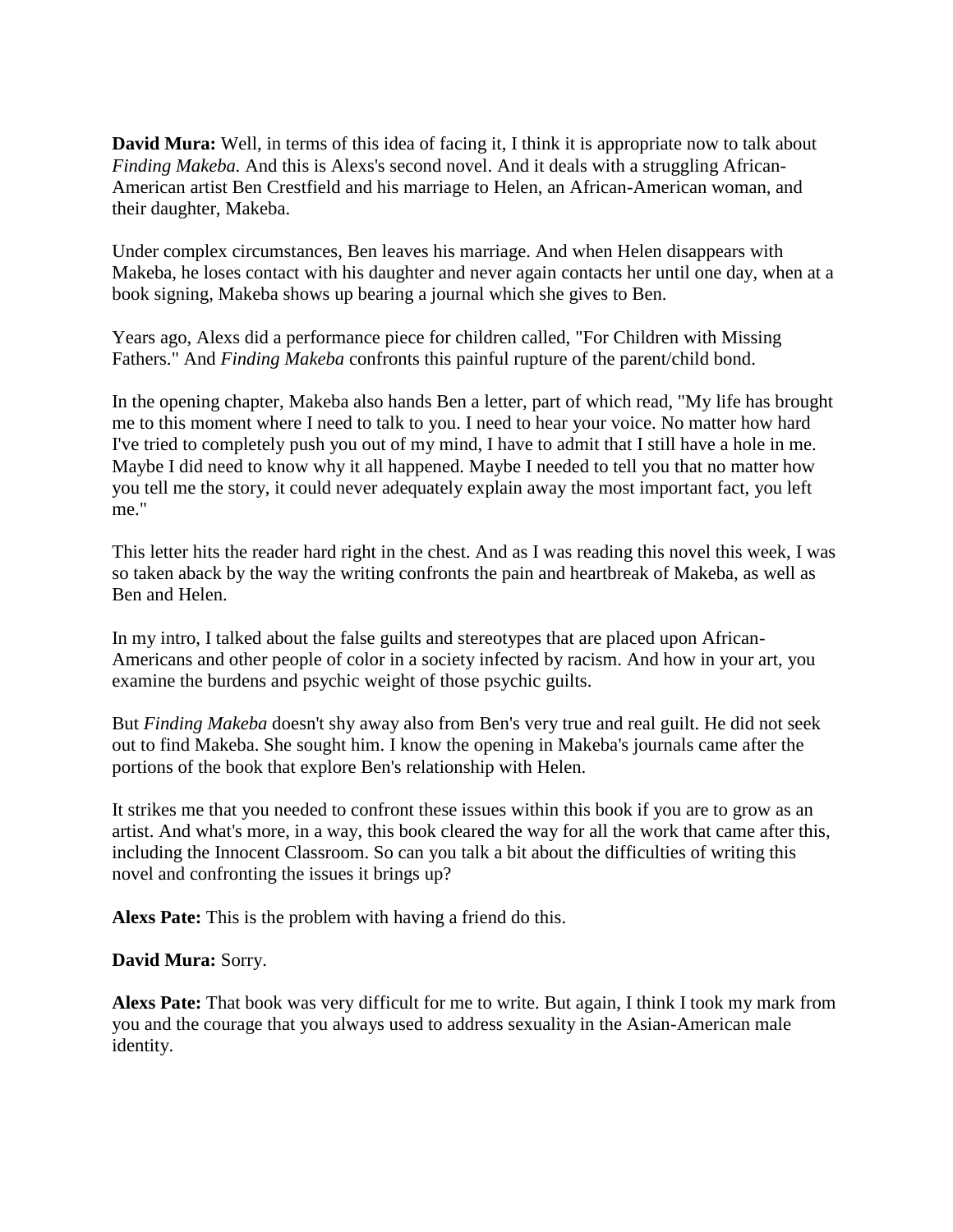But I think it could be summarized this way: I did write that book and it was, at first, a long plaint, like a meditation on my loss and my guilt. And I think in order to pursue innocence, which I didn't know that's what I was doing, but I think you have to itemize, you have to inventory all the things that you've done as a way of clearing out all the crap that people are putting on you that you did not do.

You have to face what you are culpable for and make amends. That's one of the things about the Million Man March I thought was valid. You have to accept where you've been weak and then you have to recover from that. But it should bolster you against all the stereotypes and negative things that are being placed on you by the culture.

I wrote that book. And I remember being at the Walker Art Center at a point where I was almost done. And this couple walked up to me the brother, who I don't remember, said, "This is the guy who's writing a book about reuniting with his daughter." And I looked at him, and he said," Tell her. Tell her the story."

# [LAUGHTER]

"I'm writing a book about a guy who's reuniting with his daughter." He says, "No, no, no. You have to tell her the whole story." So I didn't know her or him at that point. So I start talking. And almost 30 seconds into my explanation, she starts crying.

And she says, "My dad doesn't care about me." And I'm like, "No, I think part of the book is about how men are prevented from expressing their loss about the children they're separated from." Because the loss of a child is the loss of a child.

Male, female, it doesn't really matter. If you are not with your child, you may be partying, having a good, ol' time. But you are not disconnected from that knowledge. That knowledge can never be completely erased.

And so I said, "No, I'm really trying to give full voice to that. But I guarantee you, your dad may not know how, he may never say, he may never express it, but he has never forgotten you." I'm looking at the guy, and he's gone. He's getting drinks. And I'm like, "Come back and get your**—**"

But I got home that night, and I decided the book could not go the way it was. Her voice had to be there. It couldn't just be a father's voice. It could be, but it wasn't right. And so I alternated.

So it became a book inside of a book inside of a book in which for every chapter, Makeba at that point when she meets Ben, she says, "Yes, I'm your daughter. I've read your book. Here's my book that responds to your book." And both of those pieces are in that book.

And normally when I'm teaching writers, I'm like, stay away from writing outside your gender. So you'll have to be the judge of that yourself, if you read it.

**David Mura:** And when the book came out, what was the reaction to it from African-American men and African-American women?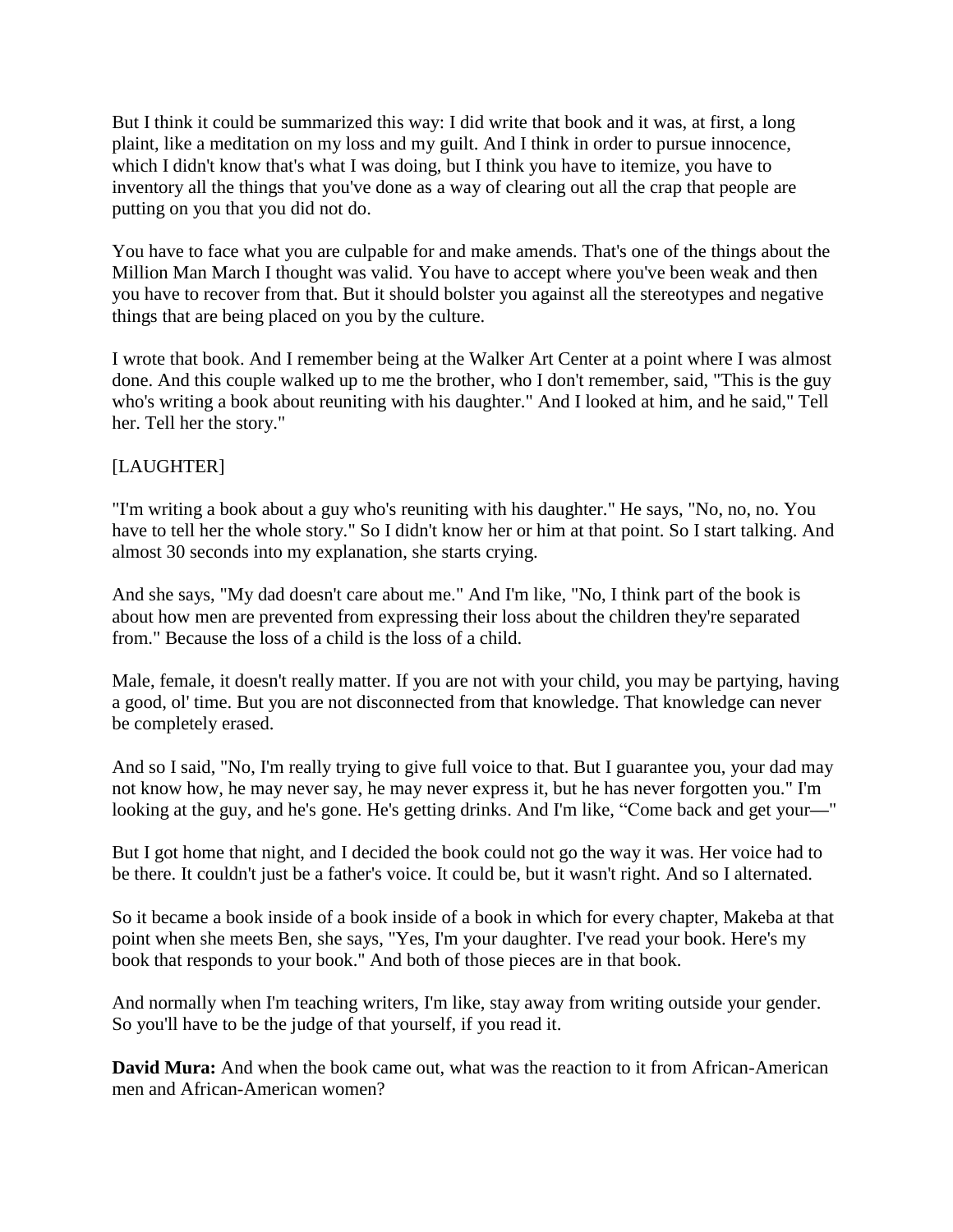**Alexs Pate:** Has anybody heard of this book before I just started talking about it?

# [LAUGHTER]

Do you really need to ask that question? *Essence Magazine* said this is a book every African-American woman should have on her bookshelf. It got good reviews. But why am I not who you said you thought I should be?

# [LAUGHTER]

Because the media, because the publishers, because the critics, because the Academy, because of all of that don't really give a crap about what a black man is talking about if he's not talking about killing somebody.

**David Mura:** But I know there are black men who came up to you and said, "That book was important."

**Alexs Pate:** Thank you. See, I didn't know where you were going.

# [LAUGHTER]

When I was on a book tour, I'd be in situations in a bookstore where I'm reading. And I'd see these brothers starting to line up in the back, a lot of them homeless brothers. And they would come up after. They would say, "I know. I understand what you're saying. You got me right there."

And I came away from that book tour realizing there are so many black men in this country who felt like their separation from their families was a noble gesture. They knew they couldn't do what they needed to do to be successful and responsible. And they bailed.

And whether that's good or bad, right or wrong, that was how they felt. And so a lot of these guys were truly homeless guys. And that's why they were homeless. They had left the whole expectation thing behind because they couldn't**—** they were on drugs.

Most of it, I think, is probably drugs or PTSD, or all kinds of things that would keep them from being fathers, and they ran. That's what I learned. That was real. And that was a very sad**—** the book is kind of sad, although there is this reunion and a reunification of father and daughter.

And also, as you know, halfway through writing this book, my daughter who I was separated from, found me in a bookstore. This is after I wrote the story. She walked in the bookstore with her boyfriend and saw my book *Losing Absalom* on the bookshelf and he said, "Is that your dad?"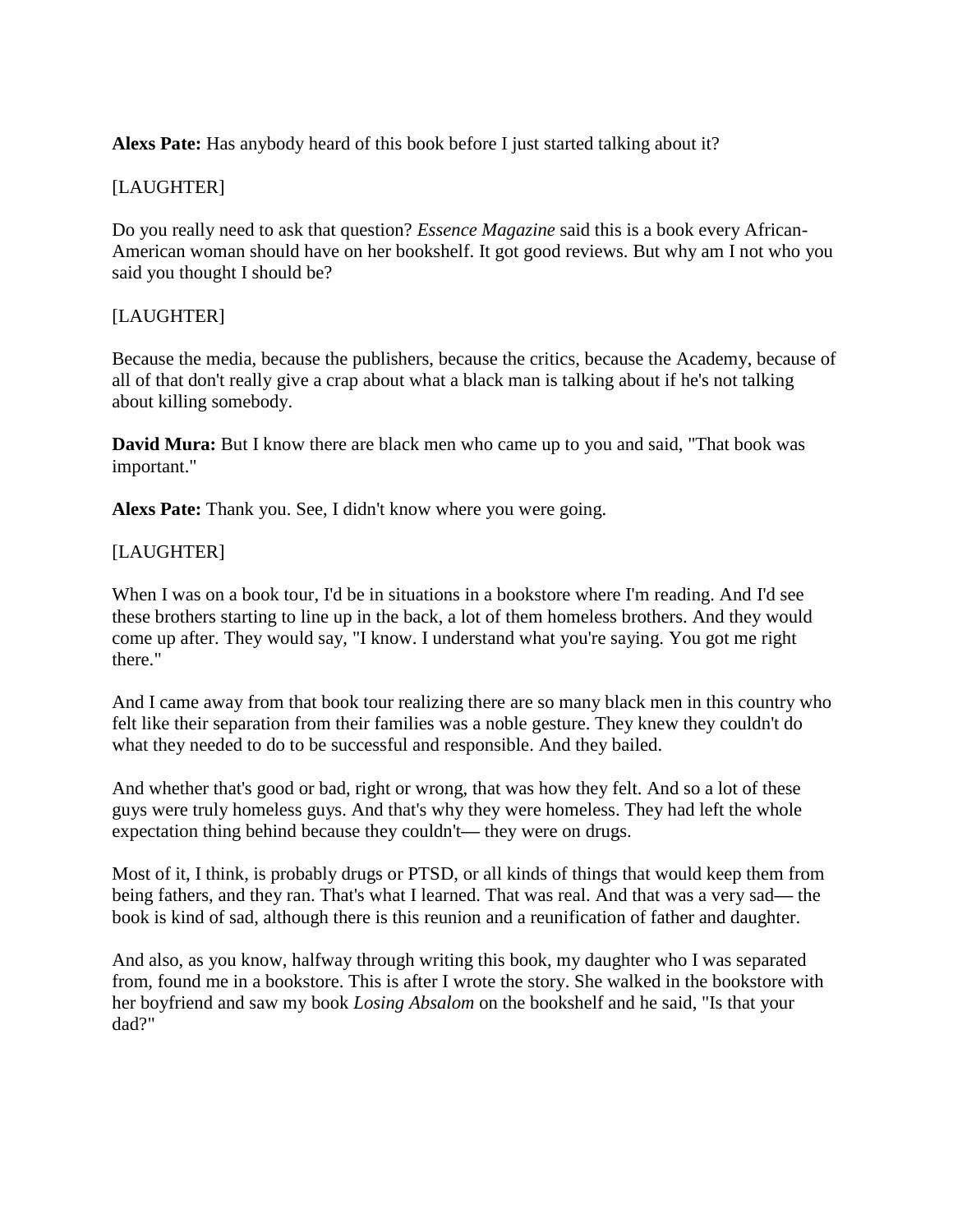And that began a brand-new relationship with my daughter, with my family actually. So from a writing standpoint, writing heals. Writing makes connections I think you can't will things into being.

# **Part 4: Amistad and Afro-Pessimism**

**David Mura:** OK, we're not going to get through all his books.

**Alexs Pate:** No.

**David Mura:** But I do—

[LAUGHTER]

**David Mura:** Because we— Years ago, Greg Tate and—

**Alexs Pate:** Arthur Jafa.

**David Mura:** —Arthur Jafa, they did this performance for Intermedia Arts where they just talked. And they agreed they were going to talk until everybody left.

[LAUGHTER]

**Alexs Pate:** I was the curator.

#### [LAUGHTER]

**Alexs Pate:** I'm sitting with this brother, sitting right here. And I'm like, "How long is this going to go on?"

[LAUGHTER]

**Alexs Pate:** We had a party scheduled for post show. People went out, went to bars, came back for the after-party. And these brothers were still up there talking. It was hilarious.

[LAUGHTER]

**Alexs Pate:** We can't do that.

**David Mura:** Yeah.

**Alexs Pate:** Now we'll kill you.

**David Mura:** I promise you, we're not going to do this tonight.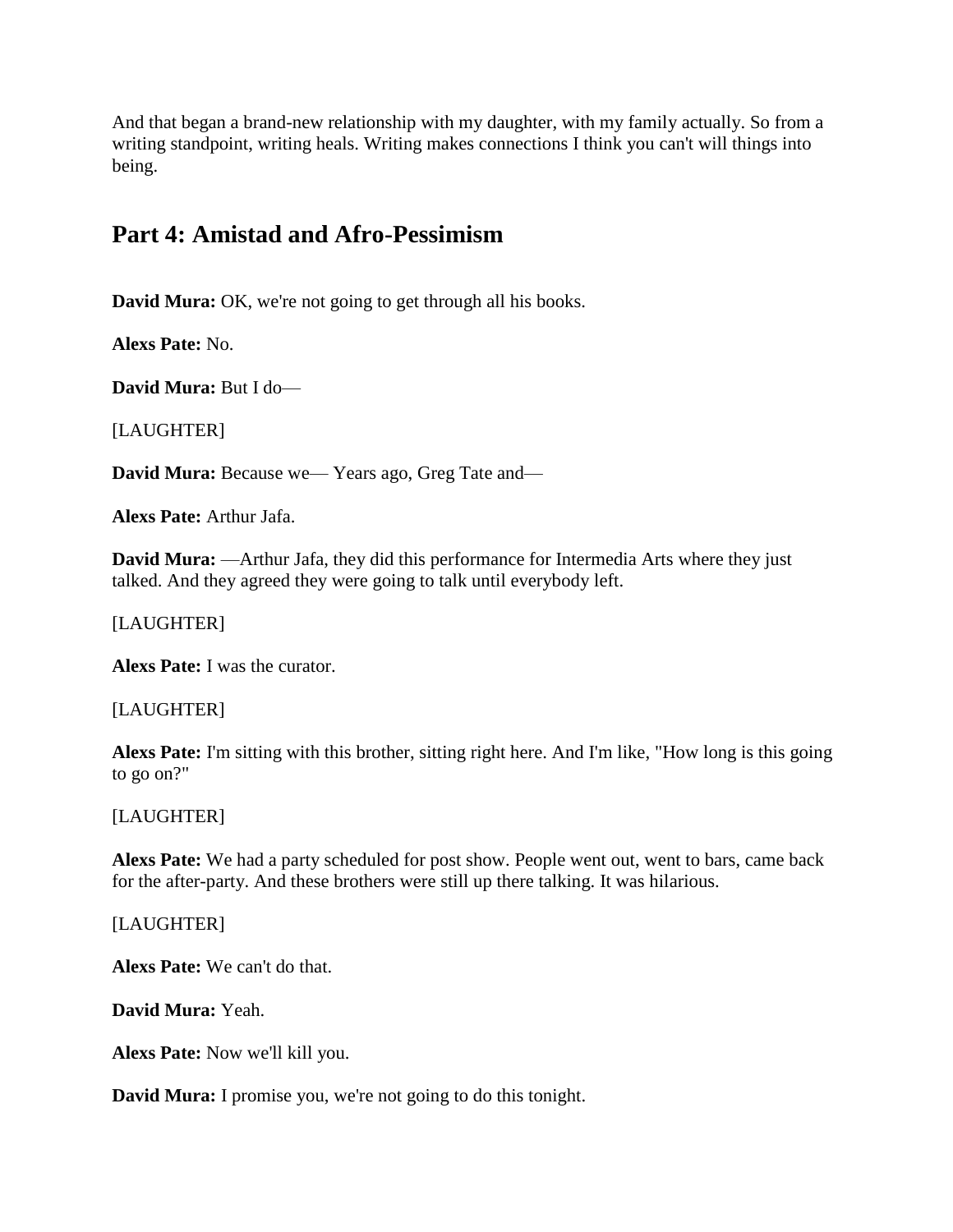# [LAUGHTER]

**David Mura:** But I do want to ask you about the Innocent Classroom. Yeah, we'll go about ten more minutes. And then we'll open it up for questions from the audience.

So I want to talk about *Amistad*. How many of you have seen the movie? Yeah, most of you have seen the movie. So you know the movie.

If you know the movie, the movie opens with the slaves revolting on the ship and attacking the Spanish sailors on the ship. You don't understand what they're saying. There are no subtitles. So it opens with an act of violence of blacks upon whites. And you don't understand what they're saying.

The film is framed through the eyes of Roger Baldwin, who's a young white lawyer, played by Mathew McConaughey. So Alexs took this script of this film and really made an African-American novel, a black novel. And if you had made a movie of his novel, it would have been a black film. So I want to talk to you about just the aesthetic choices that you made, how you started.

[PHONE RINGS]

[LAUGHTER]

**David Mura:** I'm sorry. This is my wife.

[LAUGHTER]

**Alexs Pate:** She's a doctor though. Come on now.

[LAUGHTER]

**David Mura:** So can you just talk about the way that you opened, why you opened the way you did, how you present the novel? And also, the other thing that strikes me is that Cinqué is your first character who's really free from guilt.

**Alexs Pate:** Right, right.

**David Mura:** He's innocent.

**Alexs Pate:** Right.

**David Mura:** He sees himself as innocent, but he's on trial. He's still on trial.

**Alexs Pate:** That's true. I never really thought about that. Well, when they asked me to do the book, I did a little research, and then I wrote the book. I didn't read the script until— I sent them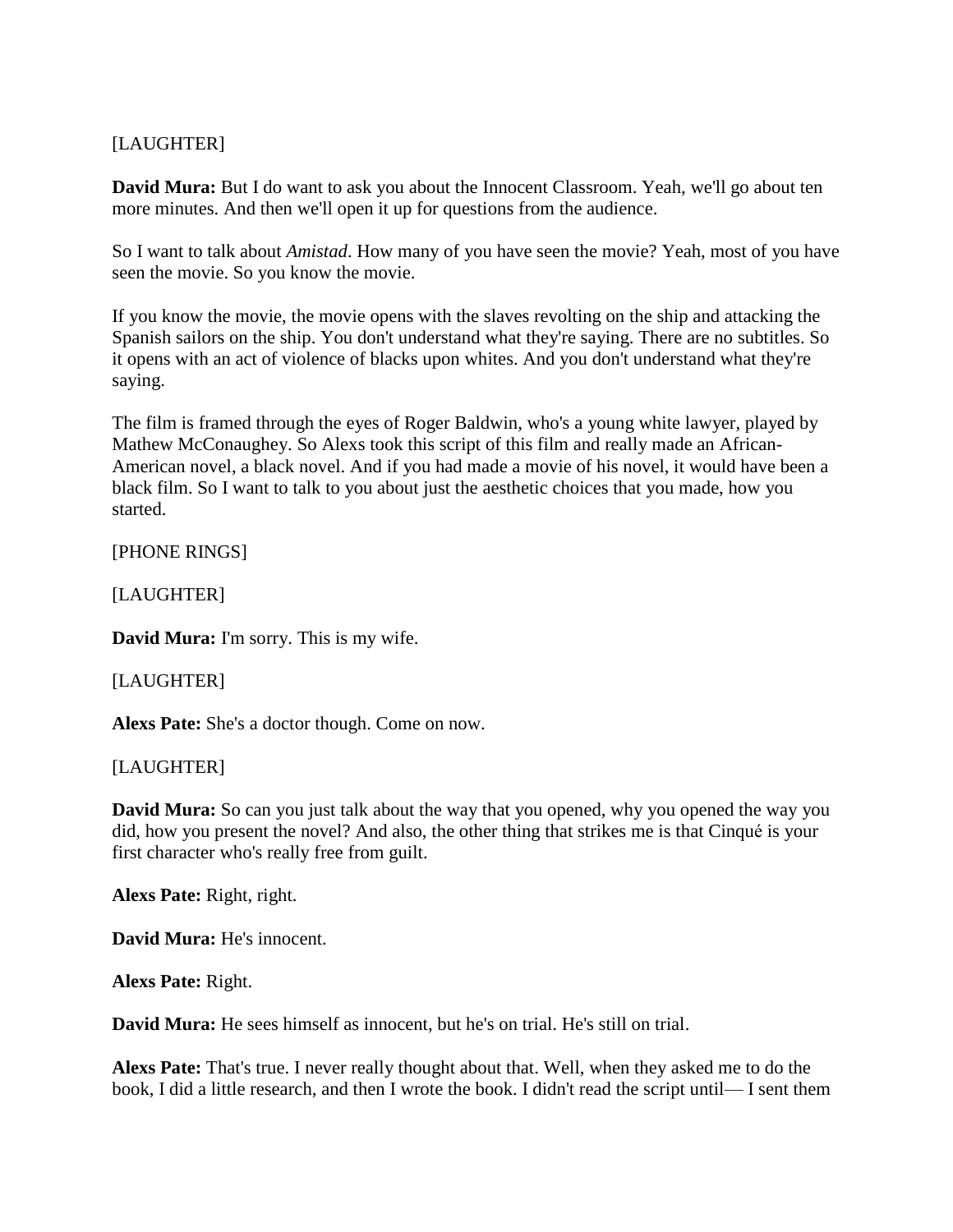a manuscript of *Amistad* based on my story that I wanted to tell. And they sent it back to me and said, "Great job. But it needs to look a little bit like the film itself."

[LAUGHTER]

**Alexs Pate:** So I—

[LAUGHTER]

**Alexs Pate:** I mean, it's really important, I think, for writers— so first, I want to do this quickly. So first, writing *Amistad* was one of the most amazing experiences I had. It changed my life. It changed my career trajectory. It paid off for me. It did a lot of good things. But it wasn't my ideas. Therefore, I didn't get rich doing it. And that's the only negative side of it.

The other part of that is that I learned that I was truly a writer, because I could be given a story and I could— the way I talk about it is like they gave me the plans, but I picked the molding. I picked the floor. I picked the walls. I wrote this story. But the premise, the early part of the book, is the only thing that remains from the original draft that I wrote.

I took this on as a project of sort of imbedding in this work a narrative and a theme that they couldn't see. And I really never thought about Cinqué's innocence. I was really thinking about home, and about how most African-Americans don't really know what home is, that it's a quandary, that home is a vexed place, and it's a place where police can come in, and things can change, and our world is really kind of complicated.

And I was just exploring this whole idea, because I was dealing with African Africans and African-Americans. And for me, it was the first time I had to come up against that dichotomy. It's like, what does it mean to not have any guilt within you?

But I was also dealing with the moment where guilt is created. When you think about Adam Smith, Adam Smith said the true power of our existence in this culture is property, from an economic capitalist standpoint. And the only real property is your body. So when you give up your body, you in fact already are walking into an environment to be a slave.

So it lead me back to the Middle Passage and all the Africans who jumped off ship to keep from being enslaved, and how we celebrate our strength and persistence and survival on Sundays in black American churches. We survived. We survived. And it's a really powerful narrative. I get that. But what about the people who chose not to even go through that?

Toni Morrison tackles this in "Beloved," and she does in others. That's a really important question. How do you restore your sense of power and dignity and strength when you've given up your body?

So I was wrestling with all of those issues. And to me, in some fundamental way, if there isn't any sense of guilt that African-Americans carry, if that's true— and I'm not sure it is— it starts at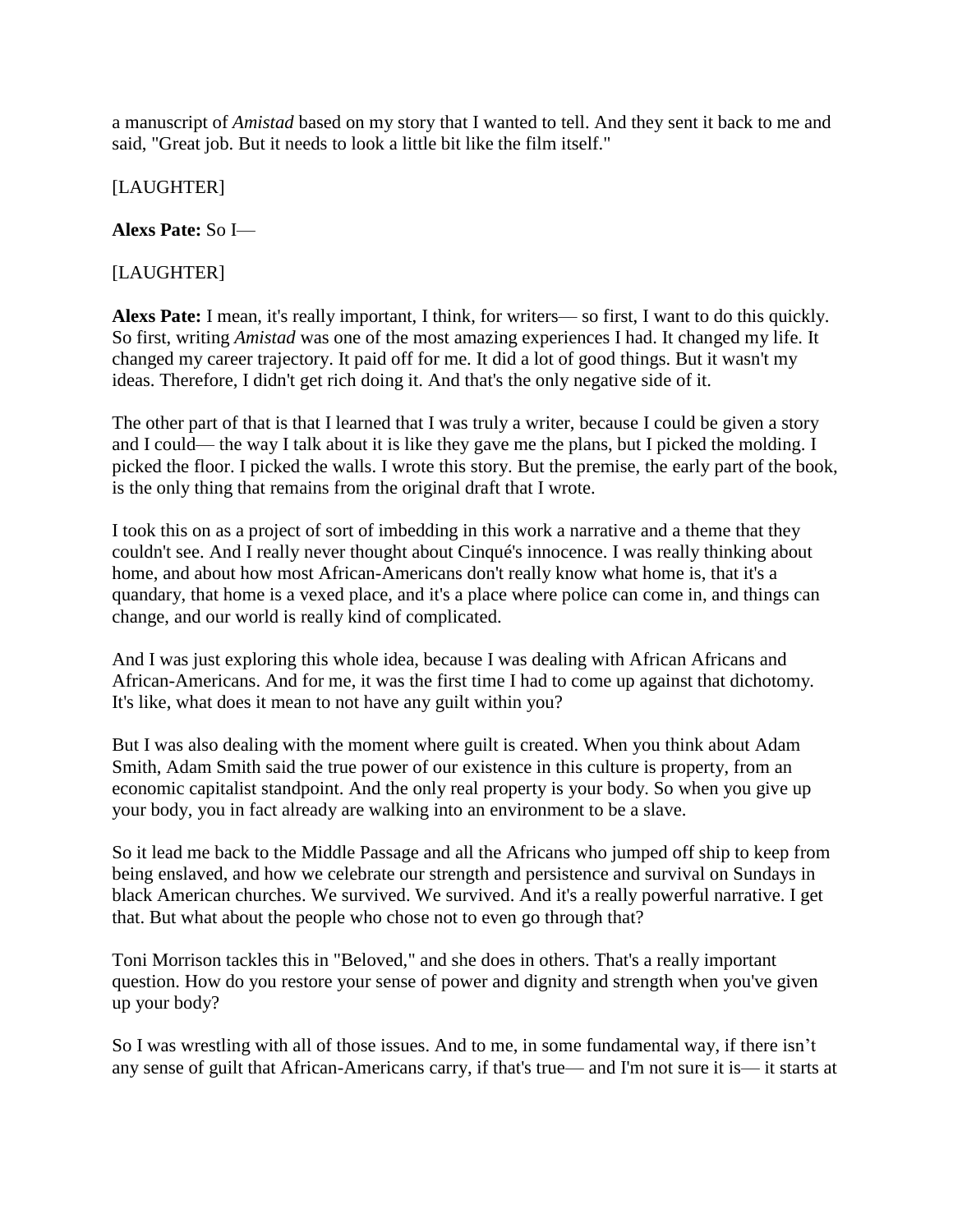that. It starts in that moment, when we really consider the fact that we've had to climb completely out of slavery.

I think where we are right now, where you have an African-American man who is President of the United States, there is a certain way— I was just listening to Nas. And there is a way in which— he has a lyric where he talks about "I didn't change change. Who would have ever expected that change? The change that there would a black man in the presidency makes me look at the flag. I look at the flag in a different way now than I looked at it before."

And I think we are in a progression. I don't know what it means. I don't know where we are. But that depth of not being the owner of your own destiny, it's a long journey to the place where you are the maker of your own destiny. And all the writers that stand between that reality and this reality have been pushing us forward, trying to help us recover dignity and strength and power, and the capacity to make decisions for ourselves that is untainted by the toxicity of slavery.

**David Mura:** We have a friend, Frank Wilderson, who's a memoirist and an academic. And he writes out of this school of thought called Afro-Pessimism. And in Afro-Pessimism, what they argue is that the ontology of slavery continues to exist in the present.

And so this ontology views whiteness as human, and therefore, as citizen. It views blackness as non-human, and therefore, incapable of being a citizen. As a non-citizen and non-human, blackness is something which can be owned and sold, which can be fungible—is the word the use— which is property. And violence can be wreaked upon the black body—

**Alexs Pate:** Without consequence.

**David Mura:** —without justification or consequence. So there's doesn't need to be a reason to wreak violence upon the black body. There doesn't have to be legal justification. You don't have to declare war.

**Alexs Pate:** Much more importantly—

**David Mura:** Yeah?

**Alexs Pate:** —you don't have much recourse.

**David Mura:** Yeah, you don't have recourse. And I remember when I first read Frank's book. And I thought it was very insightful and useful. It's called *"Red, White, and Black: Cinema and the Structure of U.S. Racial Antagonisms*.

But I thought, is this really the case? But as time has gone on, I've more and more just said yeah. If you read the *The New Jim Crow*, if you look at the last year, if you look at the arguments that we're having about the damn Confederate flag, it's like the past is still living in the present.

## **Alexs Pate:** Hm.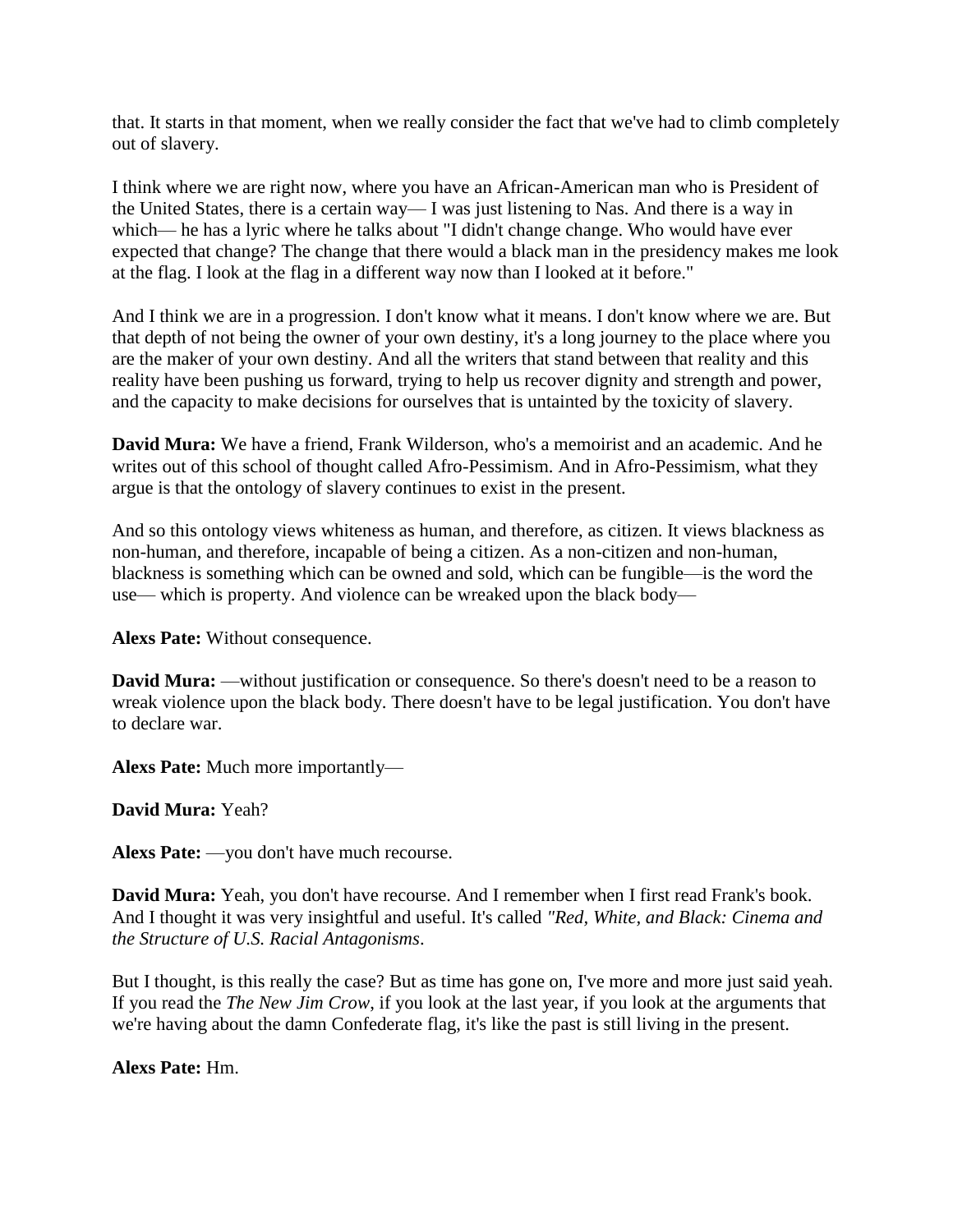**David Mura:** You know, you and I sort of argue sometimes about optimism and pessimism. For instance, he thought Obama was not going to be elected.

**Alexs Pate:** And maybe he shouldn't have been.

**David Mura:** But I think on the other hand that his argument that the country was not ready for a black president in many ways has been proven true. So I want to ask you, where do you think we are today, given this year of Walter Scott, of Michael Brown, Tamir Rice, and thankfully, Black Lives Matter?

**Alexs Pate:** What's wonderful about where we are is there is still hope. It's like a molting that is taking place in this culture. It's like we're scraping our backs up against wood, trying to scrape off the crap that has accumulated there so that people can step forward.

I'm not ready to throw in the towel on that. And I think that we just haven't come up with the proper technique of throwing history off. But this is where we come in. People need to move. We need to move.

So yes, there needs to be street action. There needs to be all of that. But there also needs to be people thinking about this in a brand new way. It's like we need to move. We can't go back to the '60s for our tactics for struggle, in my opinion. There has to be some innovation here. It's time.

So I try to keep my focus very limited. Because I think if you take a big picture look at this, it will lead to a kind of ennui, a kind of emptiness. It's like we're just going around in circles.

There is certain kind of circular familiarity with what is happening. And for those of us who are over 35, 40 years old, we've seen these moves where people are in the streets, there's this response, everything goes quiet. Then something happens. Then there's people in the streets. And we go through. And I'm tired of that. I'm personally tired of that.

So I am not an Afro-Pessimist. But the novel I'm writing, *The Slide*, is based on Frank's theory, that you can't win. That's his— I would summarize it as saying you can't win in a society that doesn't acknowledge your ontological reality, that doesn't accept you as a human being, and that you have to fight for that recognition before you can get anything else.

That's hard. But I think that's the journey we're on. And I said hope, but I think in my novel, the only way to respond to that— in my novel, my main character opens the book in a coma, paralyzed. He's already been beaten. And so the struggle then is, how do you pull it all back together to breathe life, and hope, and then love?

Love is the— and this BS cliché. I think when you're a person like me, some part of that is you just have to live with the BS cliché part of me that believes that hope and love has value. I'm not buying into the despair of Afro-Pessimism.

## **David Mura:** Good.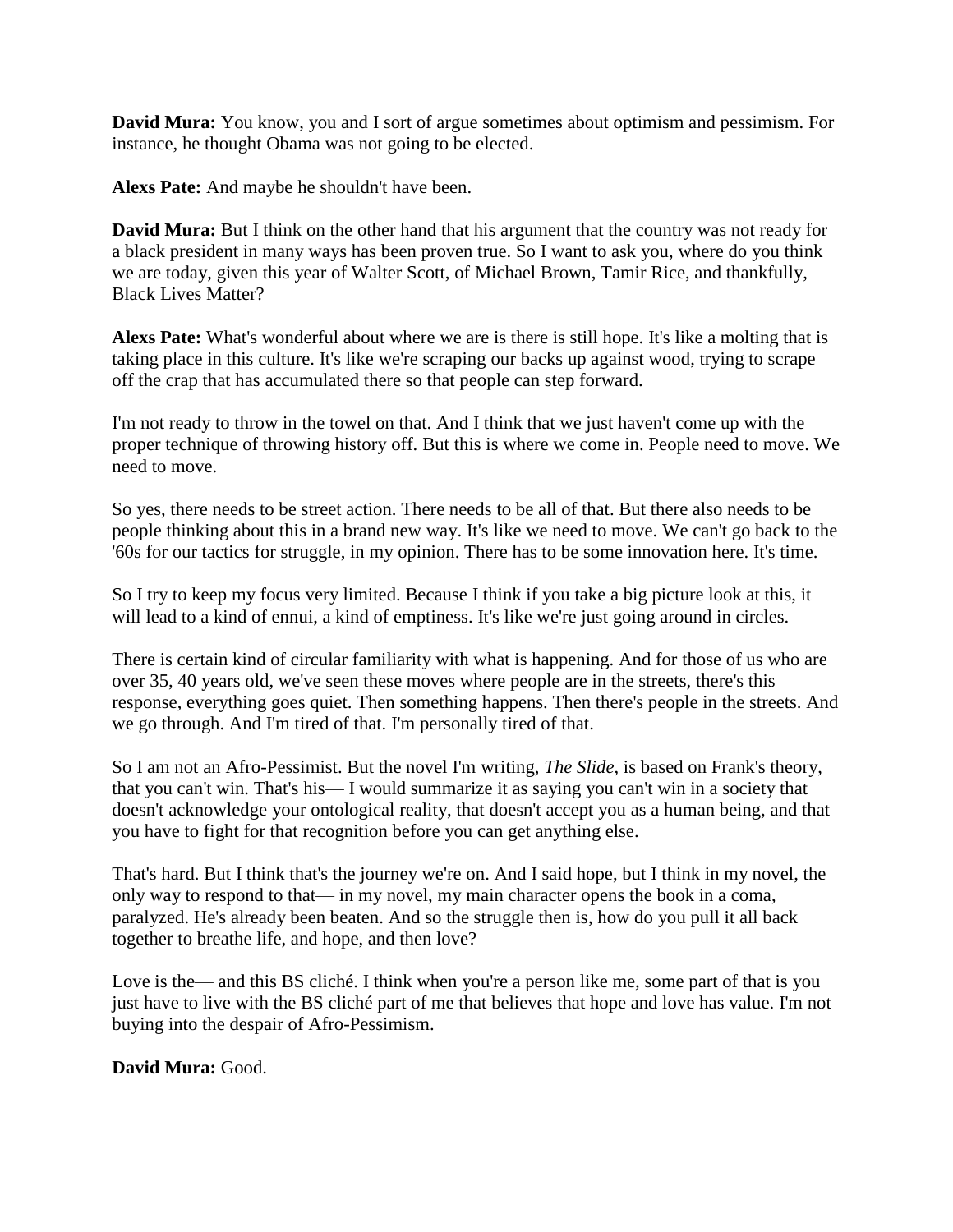# **Part 5: Innocence and The Innocent Classroom**

**David Mura:** And so where does the Innocent Classroom fit in with this?

**Alexs Pate:** It is an intervention in that circular, consistent— there's a problem. I'm going to scream really loud. I'm going to be the squeaky wheel. You're going to pour some oil on it. And then it's going to keep running until it gets dry again. And then it's going to blow up. And then there's going to be a squeaky wheel. The Innocent Classroom attempts to intervene in the lives of kids.

Just like that drive where I went into a panic attack, it's an attempt to circumvent the panic. It's an attempt to begin working with children of color now, to begin to exorcise, disconnect, and free them from the negative stereotypes that cover and impact their lives on a day-to-day level.

So one of the things that I do, as you know— and you've done it too— is I would ask you, what does American culture tell you about the kids? If you were teachers, what does American culture tell you about the kids that you are going to be teaching?

And I could go to that board, and you would give me a list. And that list would not be a pretty list. They are thugs and gangsters. They're promiscuous and single parents and angry and lazy and loud. I mean, I've done this hundreds of times now.

And I say to them— because I'm not saying this is how you think. I'm saying this is what the culture tells you about them. And then I say, "If you know it, they know it." They know. And they actually know that you know it. They actually are anticipating your knowledge.

They know. If you think about this from an epistemological— that is, how people think about what they think about— kids are thinking ahead of you all the time. She's in her purse.

## [LAUGHTER]

**Alexs Pate:** So my whole thing is the only way to intervene is to be honest. Let's be real. Our kids know what we know. They know that even though we're fighting it— I don't see color. I'm trying not to— they look at you like, "yeah, sure." Because they know that's what's happening.

So what we've done with Innocent Classroom is developed a process by which those things can be disconnected. So we help— we're using the phrase now— "free children to achieve." It's like, free that child.

And if you've read any of Claude Steele's work in stereotype threat and stereotype consciousness, while I was developing this idea, I ran headlong into that theory about stereotype threat and stereotype consciousness, stereotype consciousness being the thing that we all know stereotypes exist, and we all know they exist about us. Stereotype threat is when you actually take an action, where you are aware that that stereotype exists about you, and you try to act differently, or you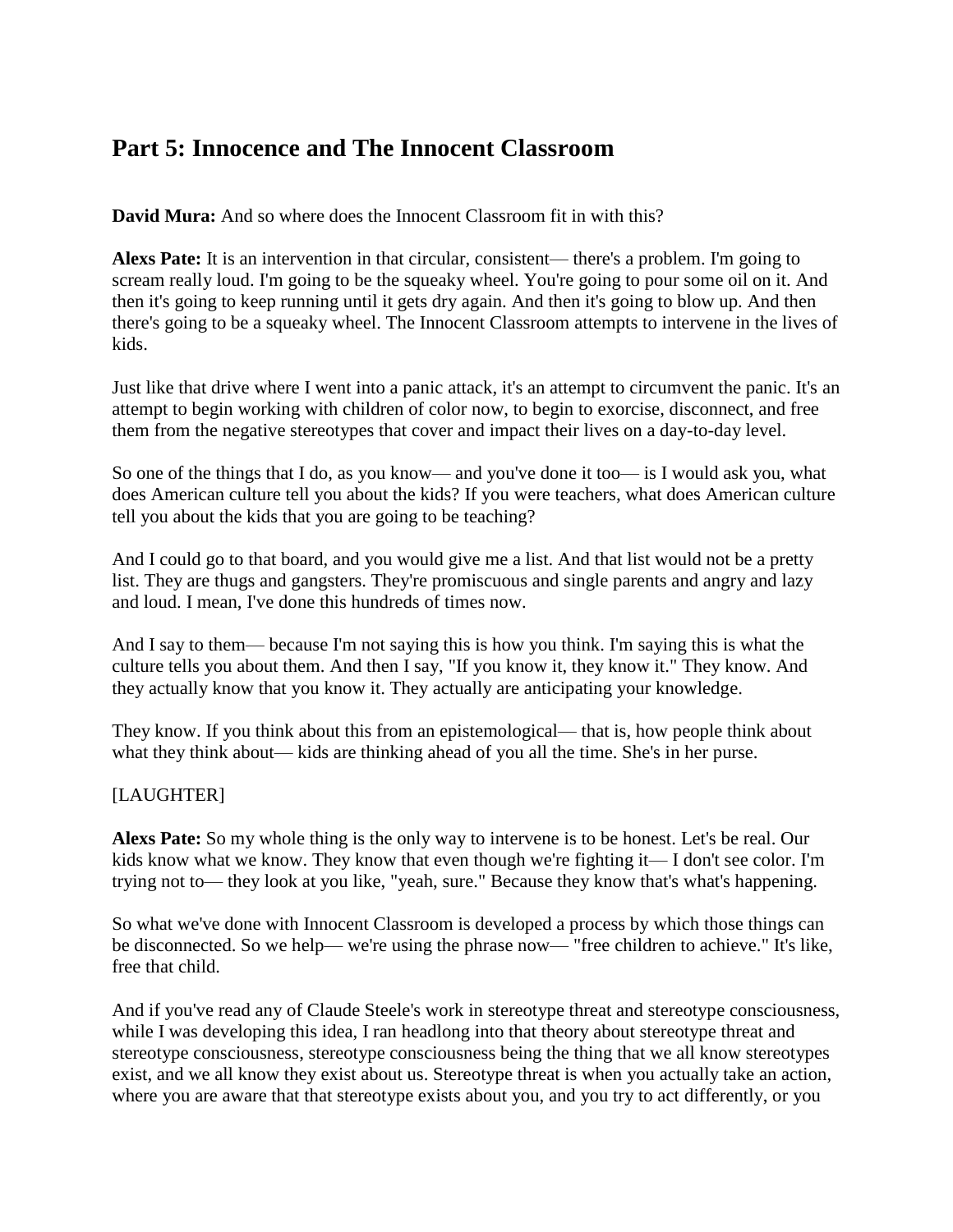surrender to the stereotype. And our kids are presented with that challenge every single day, every time, every minute of the day, on busses, walking in, we are all presented with that conflict every day.

When I walk into a restaurant, if they put you at a bad table, am I going to go off on you? Because I feel like this is what you do to all the black people who walk into your restaurant, who you didn't anticipate. I'm going to get a bad table. Or am I going to sit there and take it, even though I don't feel comfortable with it? Or am I going to look around and say, "Well, this is the only table. This is natural, normal."

But we've got to go through this process all the time. This is a weight. This is weight. This is a barrier. And our children have to go through this all the time. And nobody has acknowledged that they have to go through this. And nobody's there to help them. So what we're doing is trying to prepare teachers to help our students, help them operate outside of that paradigm.

Because there is another way. If you don't validate the stereotypes, or if you accept and acknowledge the stereotypes and blow them away, and then focus on individual progression, and the relationship between— somebody who cares about you, and who you acknowledge cares about you, has to be the one to help you move past that. And one of the least ways in which our teachers are trained is to develop authentic relationships with their children, with their students. And so Innocent Classroom is about helping teachers build authentic relationships with the express purpose of leveraging those relationships in an effort to help our children not respond to stereotype threat.

**David Mura:** So what are the barriers that the teachers face to doing that?

**Alexs Pate:** The same barriers we've been talking about this entire session. It's difficult. It's very difficult to go through the process of thinking a kid with his pants around his butt who is talking out of turn, who's disruptive, who's angry, who's cursing at you, has something really good, is good, has something really powerful that you can get in touch with, and you can leverage that to change his life.

You have to get past that. And that doesn't mean accepting bad behavior. I mean, I'm talking about an authentic relationship. In an authentic relationship, there is accountability. And so it's about getting to the place where you can claim an authentic relationship with a child, and then asking them to be accountable to that. Now it's time for you to do your homework.

So it was theory. It was theory four years ago. We have documented proof. We have evaluators who have looked at it. We're seeing changes in test scores, changes in suspensions and referrals, changes in school culture. It's just amazing. And teachers— it puts teachers right back in the place where they should be, which is to be engaged in a child's life in such a way that you can actually teach them.

**David Mura:** OK, so I have one more question, and then we'll open it up for questions. So in certain ways, the progress of your work has been towards a reclamation or reconnection with your own sense of innocence. And in certain ways, the work has been a laboratory for you to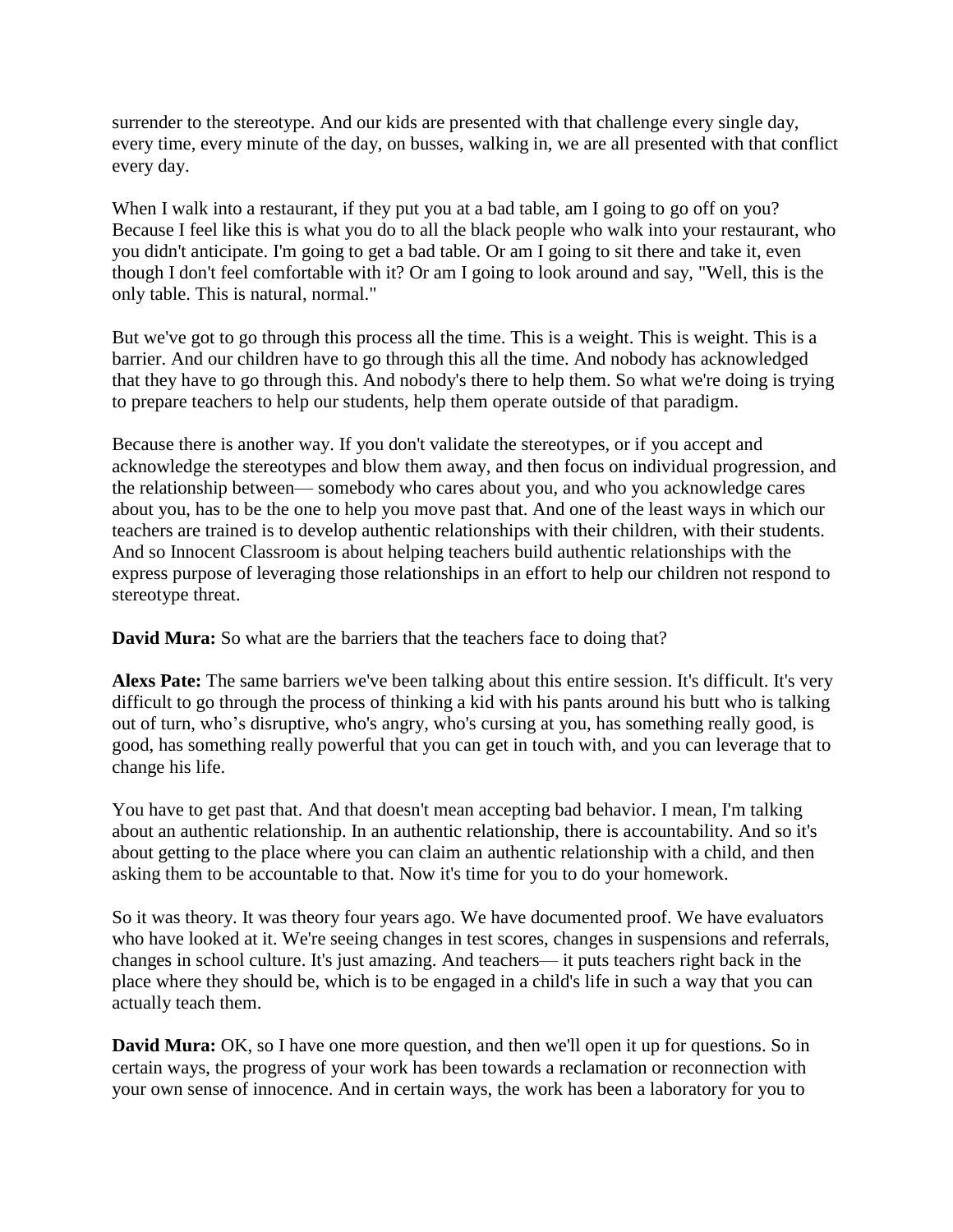develop this program, and a meditation on the themes of guilt and innocence and the ways it has affected the psyche of African-Americans and people of color. And I know that you have gone through your own journey on that.

### **Alexs Pate:** Yep.

**David Mura:** Can you speak a little bit about that, and where you are now?

**Alexs Pate:** Well, from that moment, that panic, I began to do the inventory, and began to think about how many ways, why I would never go camping, why—

## [LAUGHTER]

**Alexs Pate:** There are lots of things that are on that list.

#### [LAUGHTER]

**Alexs Pate:** And why I shut myself off from the outside world as a way to protect what little bit of innocence I've had. I don't expose myself a lot to the outside world because I can't control crazy people or racists. A lot of people are used to dealing with all that stuff. I didn't expose myself to that a lot while I was going through this process.

I was writing an essay called "Revolutionary Innocence." I've been it for fifteen years. It led to the development of the Innocent Classroom. It is a bringing together of all these ideas. But I think being aware of these issues as a black person, as a person of color, and charting, I have a list of things.

I took Sxela to the Children's— we go to the Children's Theater at least once a year for a party or something. Not Children's Theater, the Children's Museum in Saint Paul. And if you're a black man, and you're with a child, people look at you like you just robbed a bank. What's going on? Why are you here? Are you OK? Is she OK?

You might not believe this. But I've talked to a lot of men. And when you're traveling just with a child, people look at you like, "wow, I've never seen that before. That's really interesting. Is she OK?I mean, this is maybe not what they're thinking. But this is what I think they're thinking. And it makes me really uncomfortable.

And Bao, I saw you there that day, right? He was there with Sông. And I was there with Sxela. And I got home. I got all the way home. And I looked up. And I thought, "I didn't have that feeling that day." And I checked it off of my list.

I was at a party for a colleague when I was at the University, that dark place called the University of Minnesota.

## [LAUGHTER]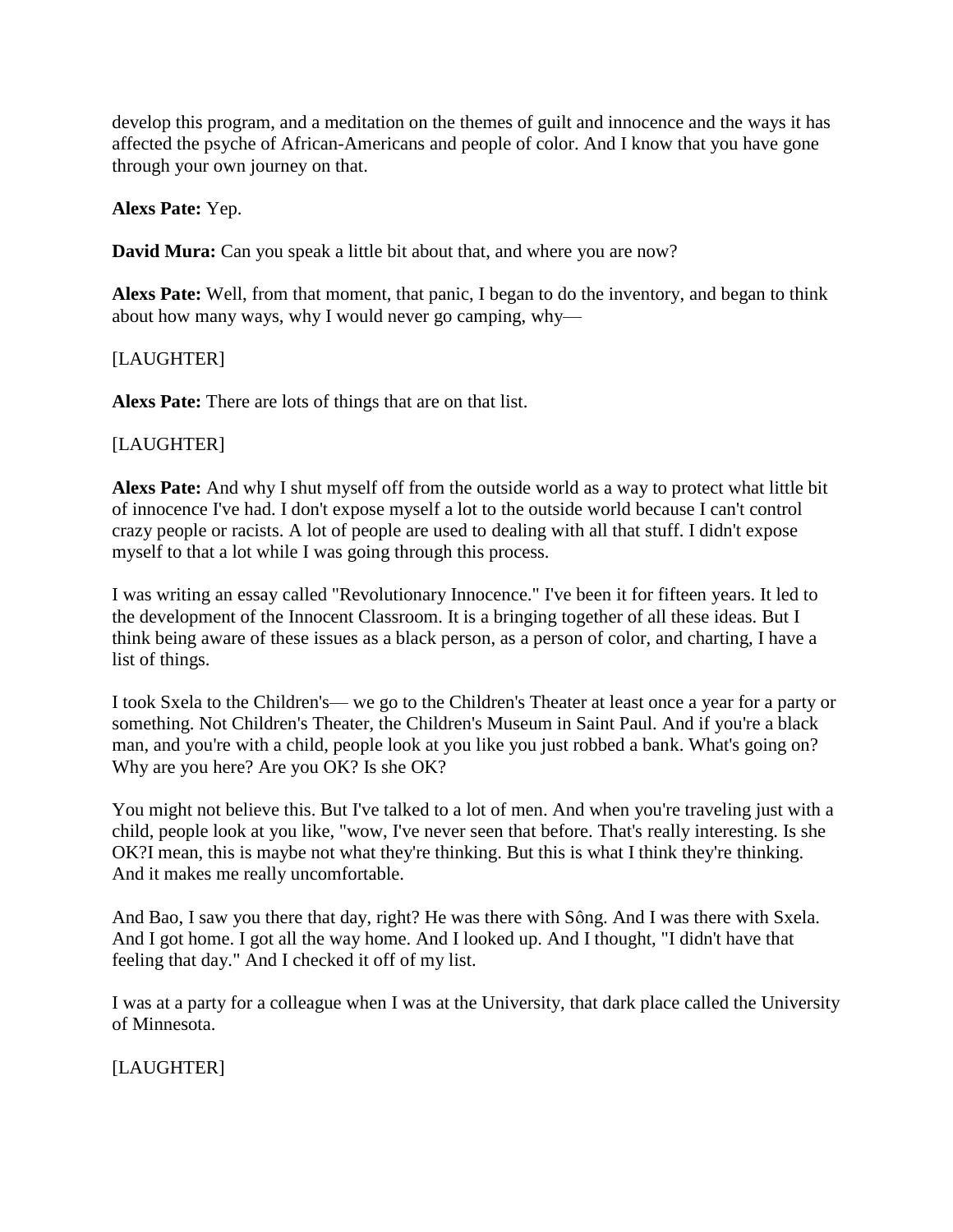**David Mura:** So we named one of the institutions.

## [LAUGHTER]

**Alexs Pate:** Yeah. If we keep going, I'm going to start naming people.

### [LAUGHTER]

**Alexs Pate:** I was at a party for our department and I had a drink or two. And I had to drive home. And it was way out somewhere, and I got lost. And I saw a cop car parked in front of an apartment building, lights flashing.

I drive towards the car, make a U turn, pull up alongside it. I rolled my window down and said, "I'm lost. I'm trying to reach 94. Can you tell me how to get there?" And he says, "Excuse me?" I said, "I'm lost. I'm trying to get to 94."

He gets out of his car, walks around to my side of the window. He says, "Well, you want to go up there two blocks, make a right turn, and you'll run right into it."

I drive off. And once again, I have a panic attack. I pull over halfway between there and Minneapolis and I catch myself. I was like, I did that. Protect and serve. He was there to help me.

Because normally, you go the other way. I was like, "What am I doing?" I'm in a suburb. There's a cop car waiting for me. This is my destiny. When you lecture in front of African-American men, that's like destiny right there. I didn't know what it was going to be, but now I know. He's waiting for me.

And when I tell that story to other brothers, they're like, "Man, you could have been killed that night. That was so dangerous." But I'm like, "This is the test. This is the test of innocence."

Audience: Yeah.

**Alexs Pate:** You have to constantly press, constantly. That's scary. It's scary. But if you talk about it and think about it enough, you start doing things you didn't know you were going to do. And then you do them. And then it's done.

It's like if you've ever been in a car with people of color, and you pull up to a corner, and there's a cop at the other side of that street, everybody goes, "Hey, there's a cop!"

#### [LAUGHTER]

**Alexs Pate:** Because you know. And if he comes up behind you, destiny has arrived.

Audience: Yeah.